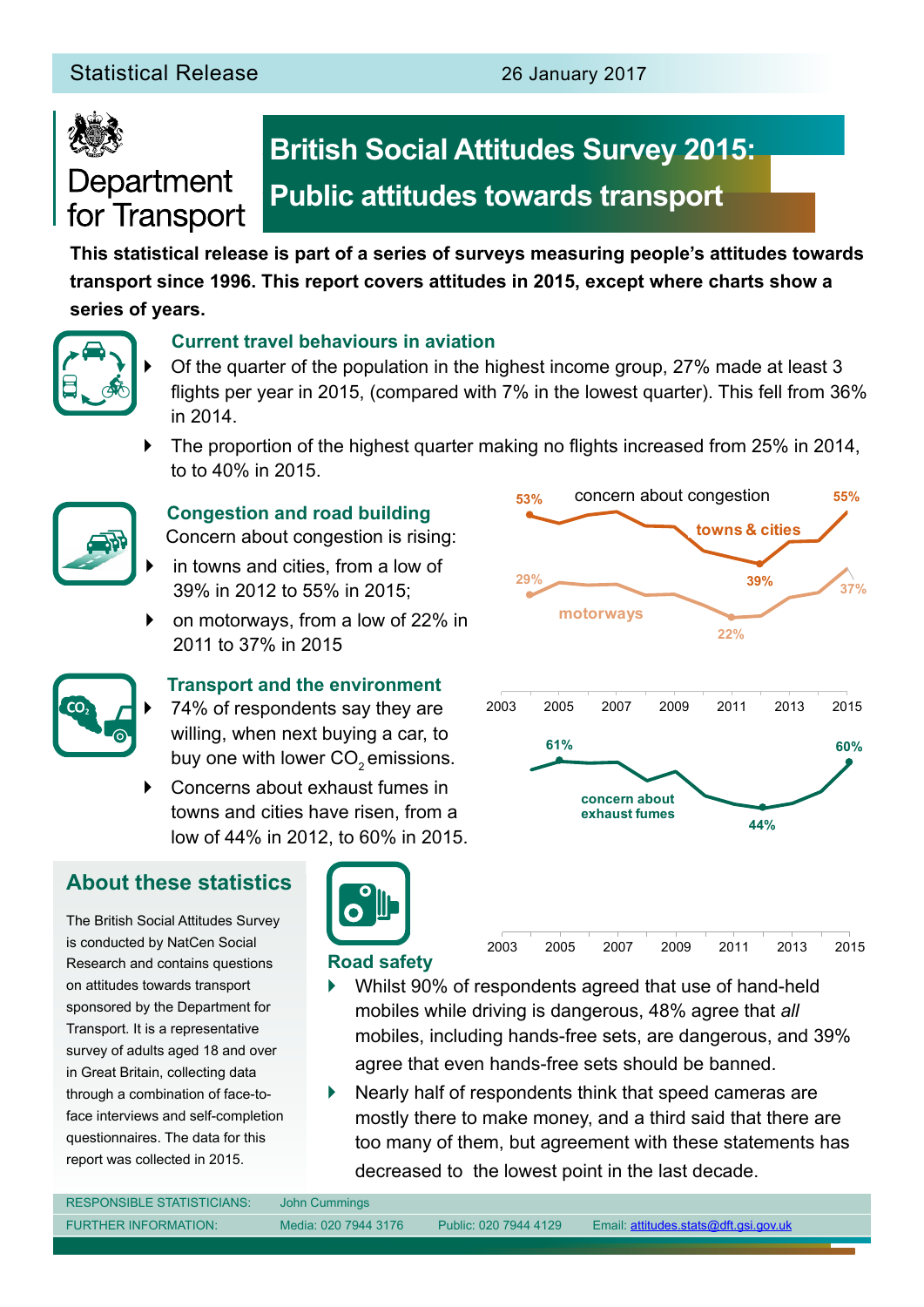E

#### **Main results p. 3**

| Section 1: Current travel behaviours and willingness to change<br>Current travel behaviours: how do people travel?<br>Þ<br>Access to a bicycle, and perception of cycling<br>Willingness to switch to more sustainable modes of transport                   | D. 4  |
|-------------------------------------------------------------------------------------------------------------------------------------------------------------------------------------------------------------------------------------------------------------|-------|
| Section 2: Attitudes to transport and the environment<br>Transport and climate change<br>▶<br>Willingness to change travel behaviour for the environment<br>Þ<br>Opinions on the environment and plane travel<br>Opinions on the environment and car travel | p. 12 |
| Section 3: Attitudes to congestion, road building and exhaust fumes<br>Opinions on congestion<br>Þ<br>Opinions on road building<br>Opinions on exhaust fumes                                                                                                | p. 20 |
| <b>Section 4: Attitudes to road safety</b><br>Opinions on road safety and drink driving<br>Þ<br>Opinions on road safety and mobile phone use<br>Opinions on road safety and speed cameras<br>Opinions on residential streets                                | p.23  |
|                                                                                                                                                                                                                                                             |       |

#### **Background information p. 29**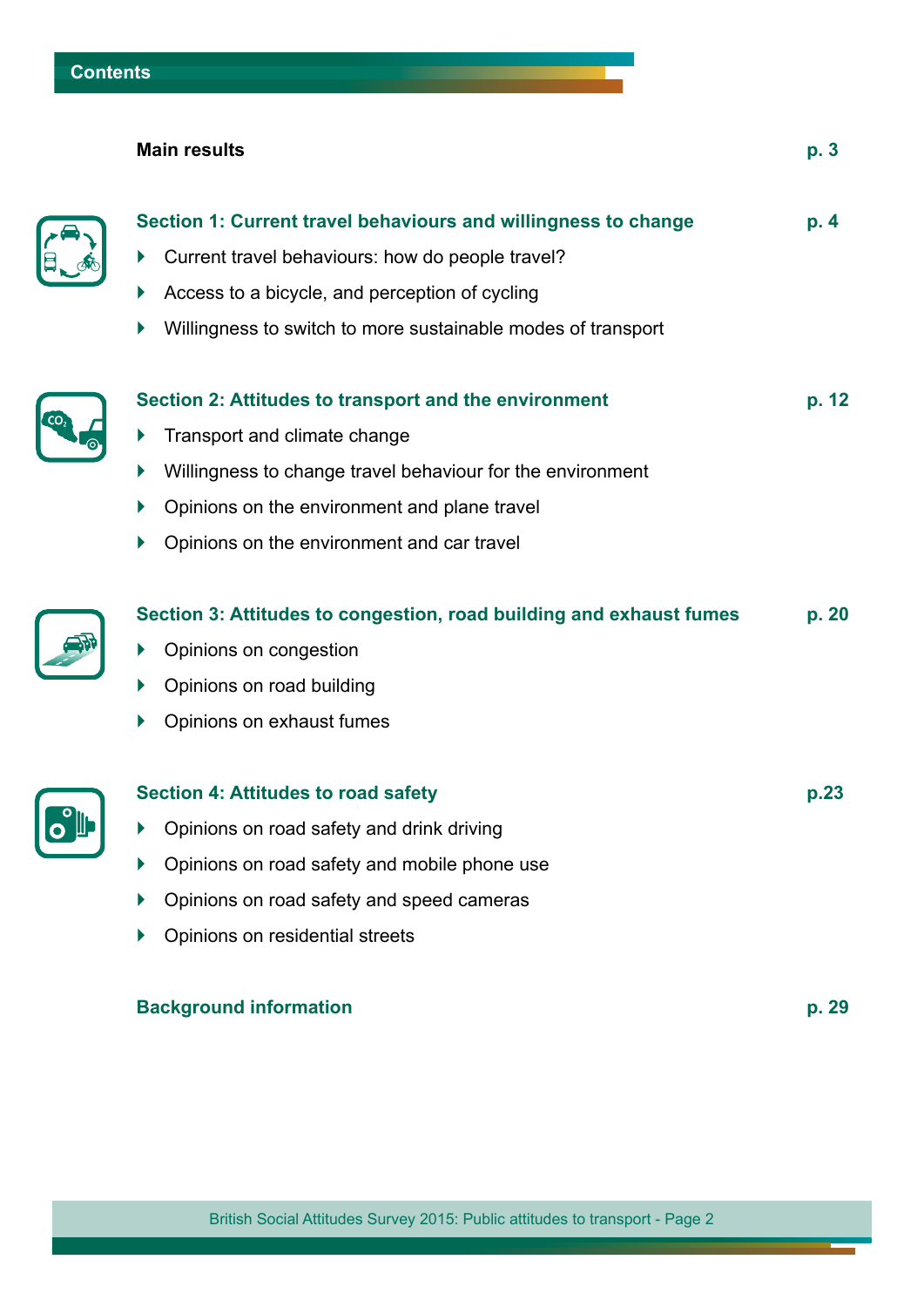

#### **Behaviours and willingness to change**

- ` For journeys of less than two miles travelled by car, 44% of respondents said they could just as easily walk, cycle (39%), and take the bus (31%).
- $\blacktriangleright$  Men were more likely to say that they could switch to cycling for short journeys made by car, as did respondents with access to a bicycle.
- lacktriangle 1 In 2015, 64% of respondents agreed that it is too dangerous for them to cycle on the road, the same level as in 2014.
- ▶ Women, non-cyclists and older age groups showed higher levels of concerns over roads being too dangerous to cycle on.

# **Transport and the environment**

### In 2015, 82% of respondents believed that climate change is taking place and

- is, at least partly, a result of human actions. This figure is the highest since it was asked in 2011.
- $\triangleright$  Respondents who travelled by plane at least three times in the last 12 months were more likely to agree that people should be able to travel by plane as much as they like, even if this harms the environment and even if new terminals or runways are needed to meet the demand.
- $\blacktriangleright$  Nearly three quarters of respondents (74%) agreed that, the next time they buy a car, they would be willing to buy one with lower CO<sub>2</sub> emissions.



#### **Congestion, road building and fumes**

- ` In 2015, concerns about congestion on motorways have risen since its low point in 2011. Nearly 4 in 10 (37%) of respondents considered congestion on motorways to be a serious problem.
- $\blacktriangleright$  Men were more likely than women to consider motorway congestion to be a problem (41% compared with 34% of women).
- $\triangleright$  Drivers were more likely to agree that traffic in towns and cities is a problem (58%) than non-drivers (47%). Concern has risen each year since 2012.
- $\triangleright$  Concerns about exhaust fumes in towns have increased steadily since 2012; 60% of respondents in 2015 considered exhaust fumes to be a serious problem.

## $\mathbf{C}^{\text{out}}$

#### **Road safety**

- ▶ Whilst 90% of respondents agreed that use of hand-held mobiles while driving is dangerous, 48% agree that all mobiles, including hands-free sets, are dangerous, and 39% that even handsfree sets should be banned.
- $\blacktriangleright$  Nearly half of respondents think that speed cameras are mostly there to make money, and 33% said there are too many of them, but agreement with these statements has decreased to the lowest point in the last decade.
- $\blacktriangleright$  Whilst those aged 65 or older are most likely to support closing residential streets to through traffic, or introducing 20mph zones, support for speed bumps declines progressively with age.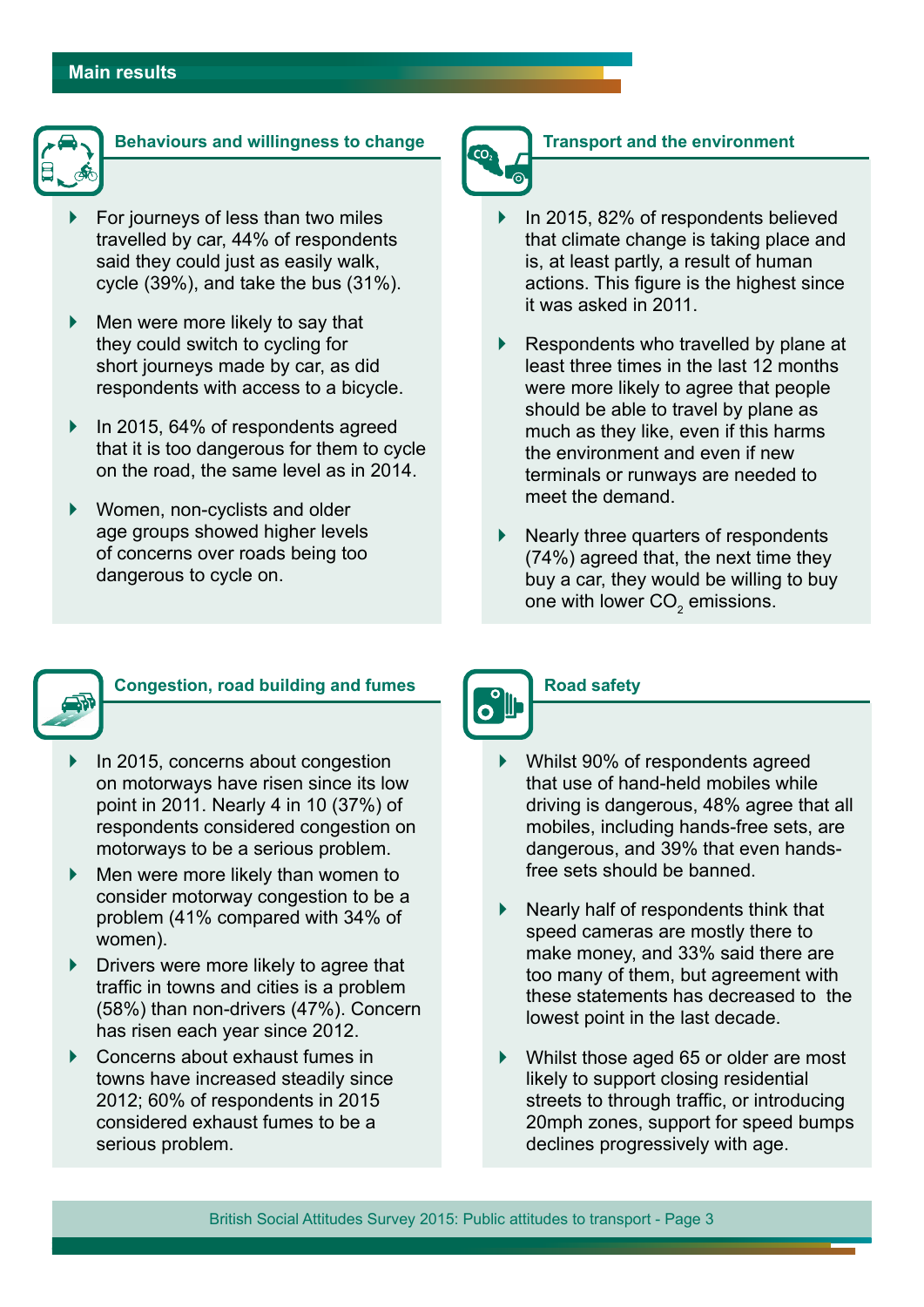

#### **Current travel behaviours: how do people travel?**

Understanding travel behaviours is an important first step in exploring attitudes to travel and people's willingness to switch from one mode to another.

Car was by far the most commonly and regularly used mode of transport in 2015. Indeed, 66% of respondents reported travelling by car as a driver at least once a week, and 59% reported travelling by car as a passenger at least once a week. Car driving appears to be a particularly frequent mode for daily use, with 45% of respondents saying they travel by car as a driver every day or nearly every day (Chart 1).



**Chart 1: Frequency of travel by mode [\[ATT0301 - ATT0305\]](https://www.gov.uk/government/statistical-data-sets/att03-attitudes-and-behaviour-towards-roads-and-road-travel)**

Other modes of transport were used less frequently. 27% of respondents said they travelled by local bus at least once a week, and 10% by train at least once a week. Moreover, 12% of respondents said they travelled by bicycle at least once a week, but 69% reported that they never travel by bike, which is the highest percentage of non-use compared to other modes shown here (Chart 1).

#### **Other sources**

Frequency of travel by mode presented here is consistent with figures from the National Travel Survey [\(NTS0313](https://www.gov.uk/government/uploads/system/uploads/attachment_data/file/456306/nts0313.xls)). Detailed information on how people travel are available at: [https://www.gov.](https://www.gov.uk/government/collections/national-travel-survey-statistics) [uk/government/collections/national](https://www.gov.uk/government/collections/national-travel-survey-statistics)[travel-survey-statistics](https://www.gov.uk/government/collections/national-travel-survey-statistics).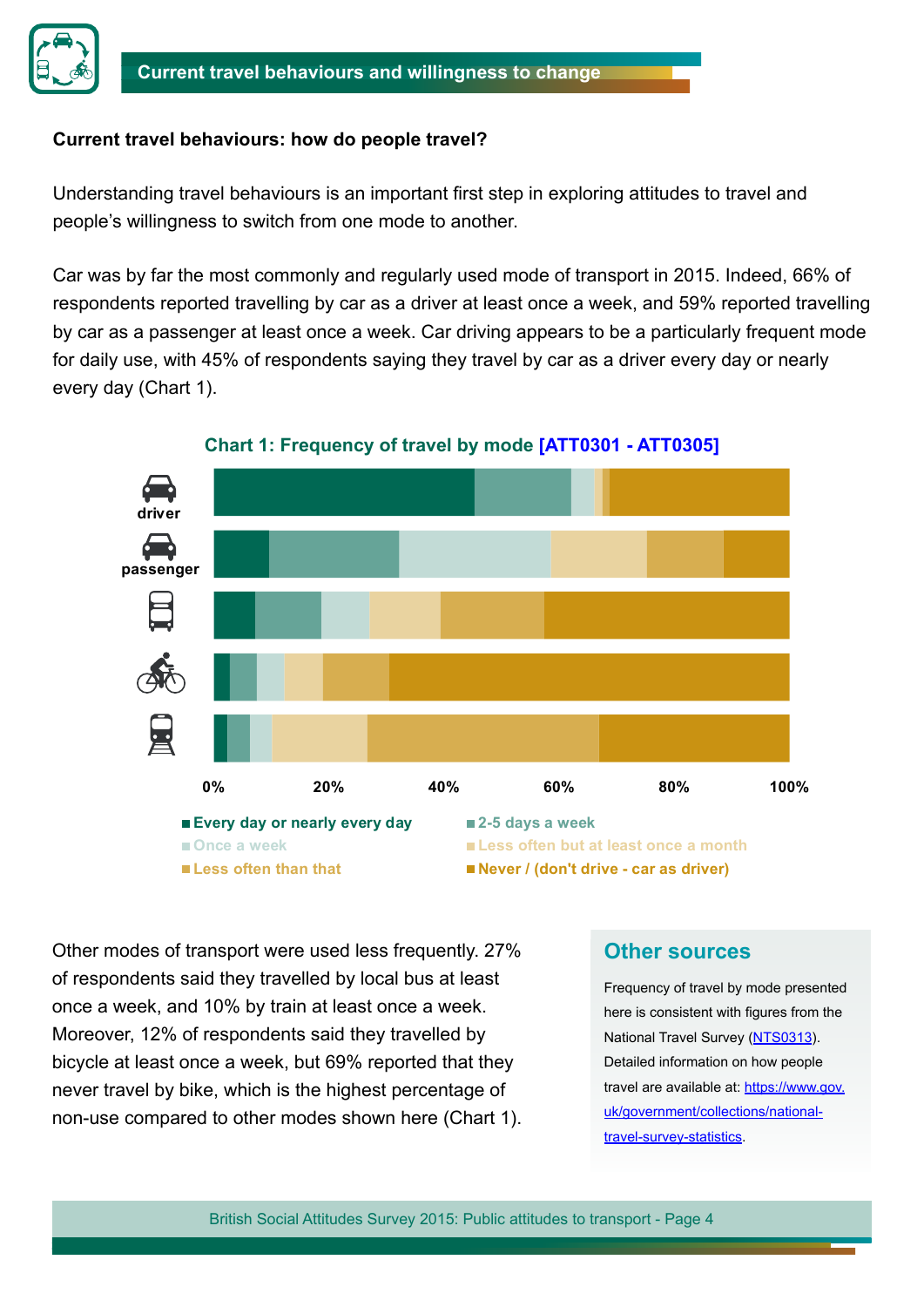

Air travel was a less frequently used mode. In 2015, 47% of respondents said they made no trip by plane in the last 12 months, and 34% said they travelled by plane once or twice in the last 12 months. Only 7% of respondents reported travelling by plane at least 5 times in the last 12 months (Chart 2).



#### **Chart 2: Proportions of the population, by number of trips by plane in the last 12 months [[ATT0306](https://www.gov.uk/government/statistical-data-sets/att03-attitudes-and-behaviour-towards-roads-and-road-travel)]**

## **Definition**

Outward and return flights and any transfers are counted as one trip.

#### **Other sources**

Detailed figures on frequency of air travel, split between domestic and international, can be found in the National Travel Survey: [https://](https://www.gov.uk/government/collections/national-travel-survey-statistics) [www.gov.uk/government/collections/](https://www.gov.uk/government/collections/national-travel-survey-statistics) [national-travel-survey-statistics](https://www.gov.uk/government/collections/national-travel-survey-statistics).

In 2015, 19% of respondents said their household did not own or have regular use of any car or van, 39% said their household had one car or van, and 42% said there were two or more cars or vans in their household (Chart 3). These proportions have remained stable since the question was introduced in 2006.



#### **Chart 3: Car / van availability to individuals in their household [[ATT0307\]](https://www.gov.uk/government/statistical-data-sets/att03-attitudes-and-behaviour-towards-roads-and-road-travel)**

#### **Other sources**

These figures on individual car access are consistent with the National Travel Survey [\(NTS0206](https://www.gov.uk/government/uploads/system/uploads/attachment_data/file/456254/nts0206.xls)). The NTS also publishes figures for car access at the household level ([NTS0205\)](https://www.gov.uk/government/uploads/system/uploads/attachment_data/file/456253/nts0205.xls), which differ from those presented here because on average, there are more adults living in households with one car or more than in households without a car.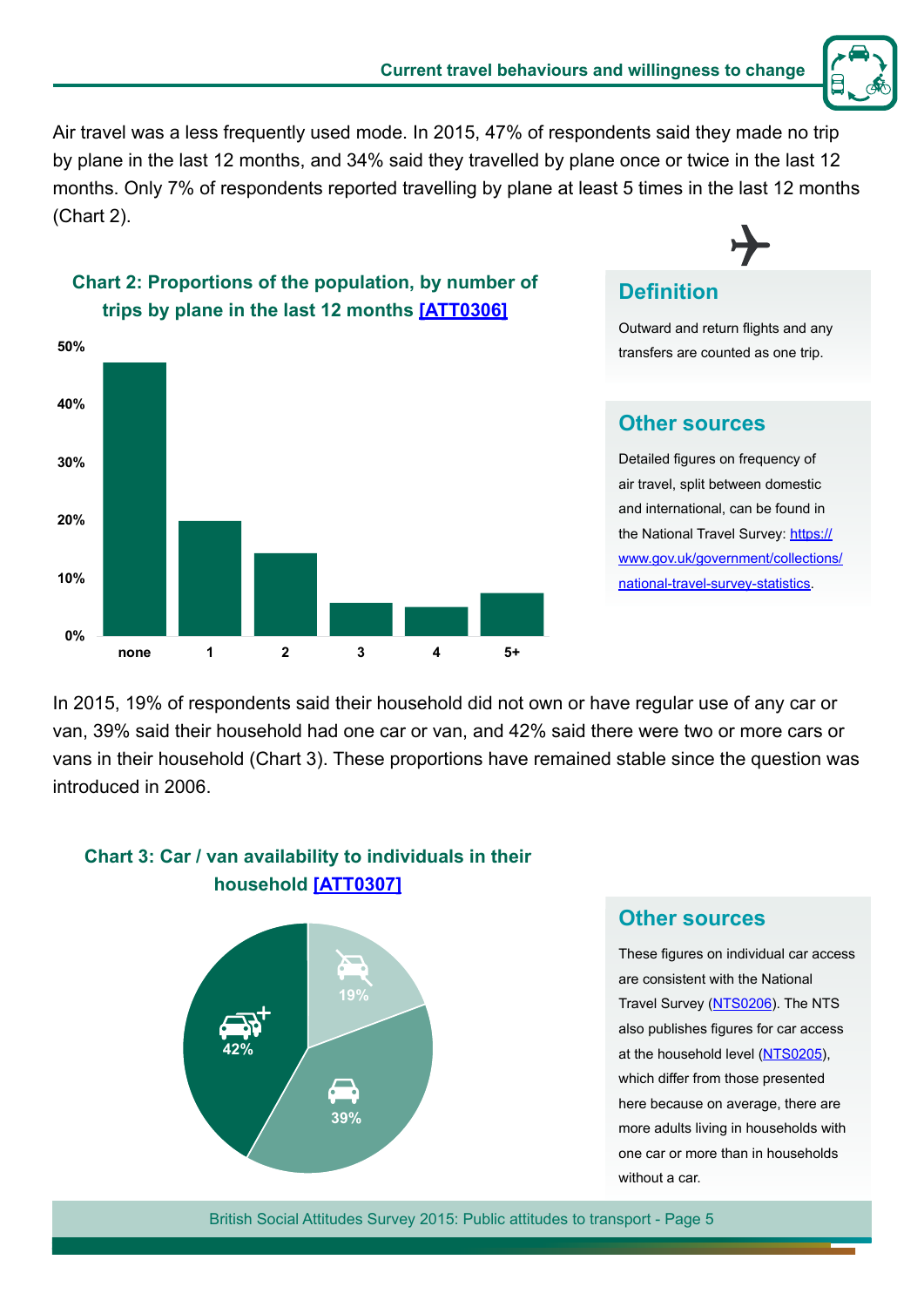

#### **Access to a bicycle, and perception of cycling**

In 2015, 41% of respondents had access to a bike, either because they owned or had the regular use of a bicycle (chart 4). Moreover, 38% of respondents said they had ridden a bicycle in the last 12 months. For the analysis, a cyclist is defined as someone who both has access to a bicycle and has ridden one in the last 12 months. Using this definition, 31% of respondents were cyclists in 2015.

#### **Chart 4: Access to a bicycle [\[ATT0310 - ATT0311\]](https://www.gov.uk/government/statistical-data-sets/att03-attitudes-and-behaviour-towards-roads-and-road-travel)**



## **Other sources**

**Definition**

months.

In this report, a **cyclist** is defined as someone who has access to a bicycle and has ridden a bicycle in the last 12

Detailed figures on bicycle access by age can also be found in the National Travel Survey ([NTS0608\)](https://www.gov.uk/government/uploads/system/uploads/attachment_data/file/456888/nts0608.xls). Further statistics on frequency of cycling can be found in DfT's Walking and cycling statistics: [https://www.gov.uk/](https://www.gov.uk/government/collections/walking-and-cycling-statistics) [government/collections/walking-and](https://www.gov.uk/government/collections/walking-and-cycling-statistics)[cycling-statistics](https://www.gov.uk/government/collections/walking-and-cycling-statistics)

Being a cyclist was not evenly spread in the population in 2015 (chart 5). Men are significantly more likely than women to be cyclists (39% compared to 22%). The proportion of cyclists increases with household income, and decreases in older age: those aged 55 or above cycle significantly less than those under 55. Adults in households with at least one child are more likely to be cyclists, but not significantly so (chart 6).

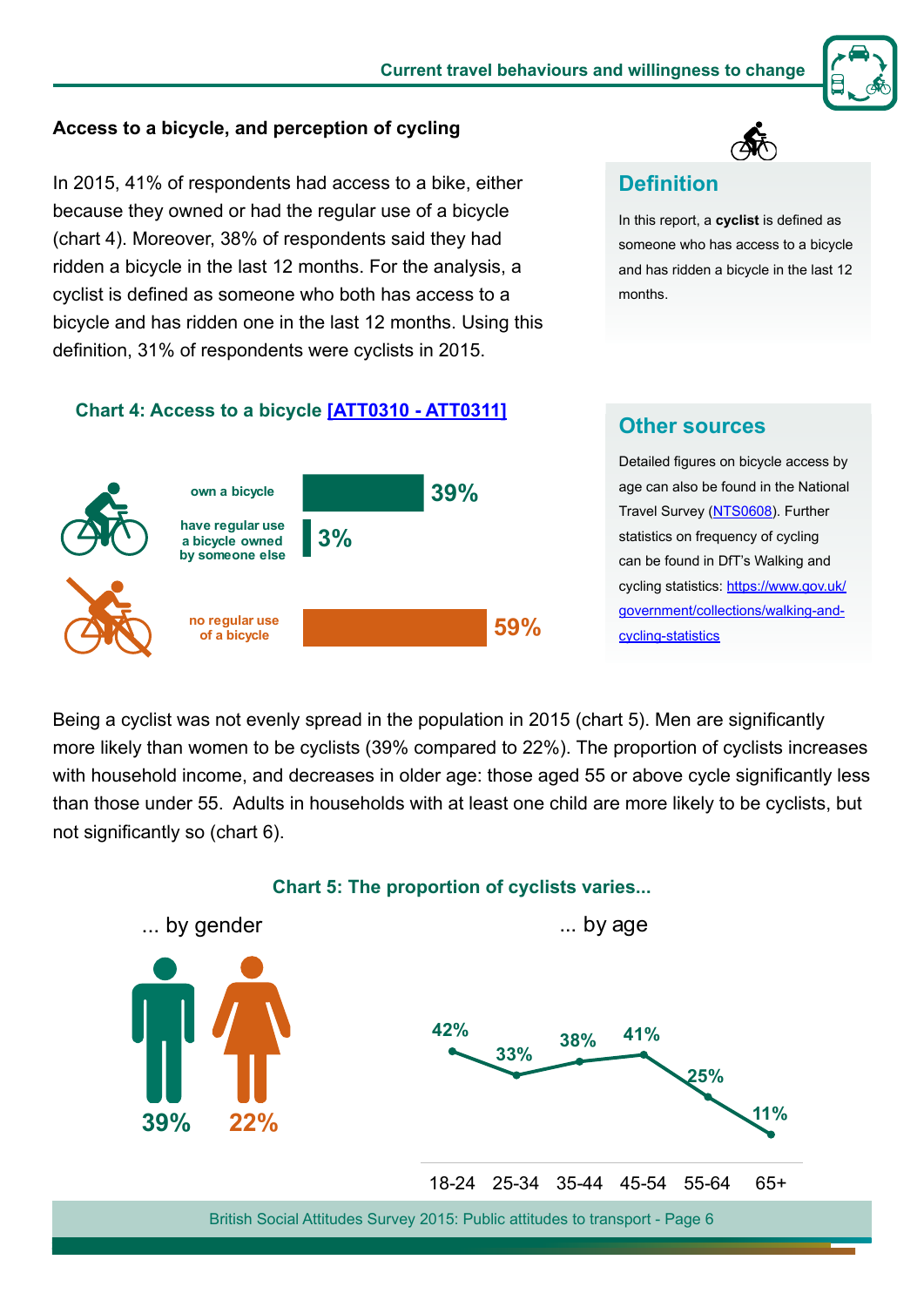

#### **Chart 6: The proportion of cyclists varies...**





In 2015, 64% of all respondents said they agree or strongly agree with the statement 'it is too dangerous for me to cycle on the road', whereas 20% disagreed or strongly disagreed (chart 8).

This is unchanged from last year (chart 7).

**Chart 7: Proportion who agree or strongly agree with the statement 'it is too dangerous for me to cycle on the road' [\[ATT0313](https://www.gov.uk/government/statistical-data-sets/att03-attitudes-and-behaviour-towards-roads-and-road-travel)]**



#### **Chart 8: 'It is too dangerous for me to cycle on the road' [[ATT031](https://www.gov.uk/government/statistical-data-sets/att03-attitudes-and-behaviour-towards-roads-and-road-travel)3]**



#### **Strongly agree Agree Neither agree nor disagree Disagree Strongly Disagree**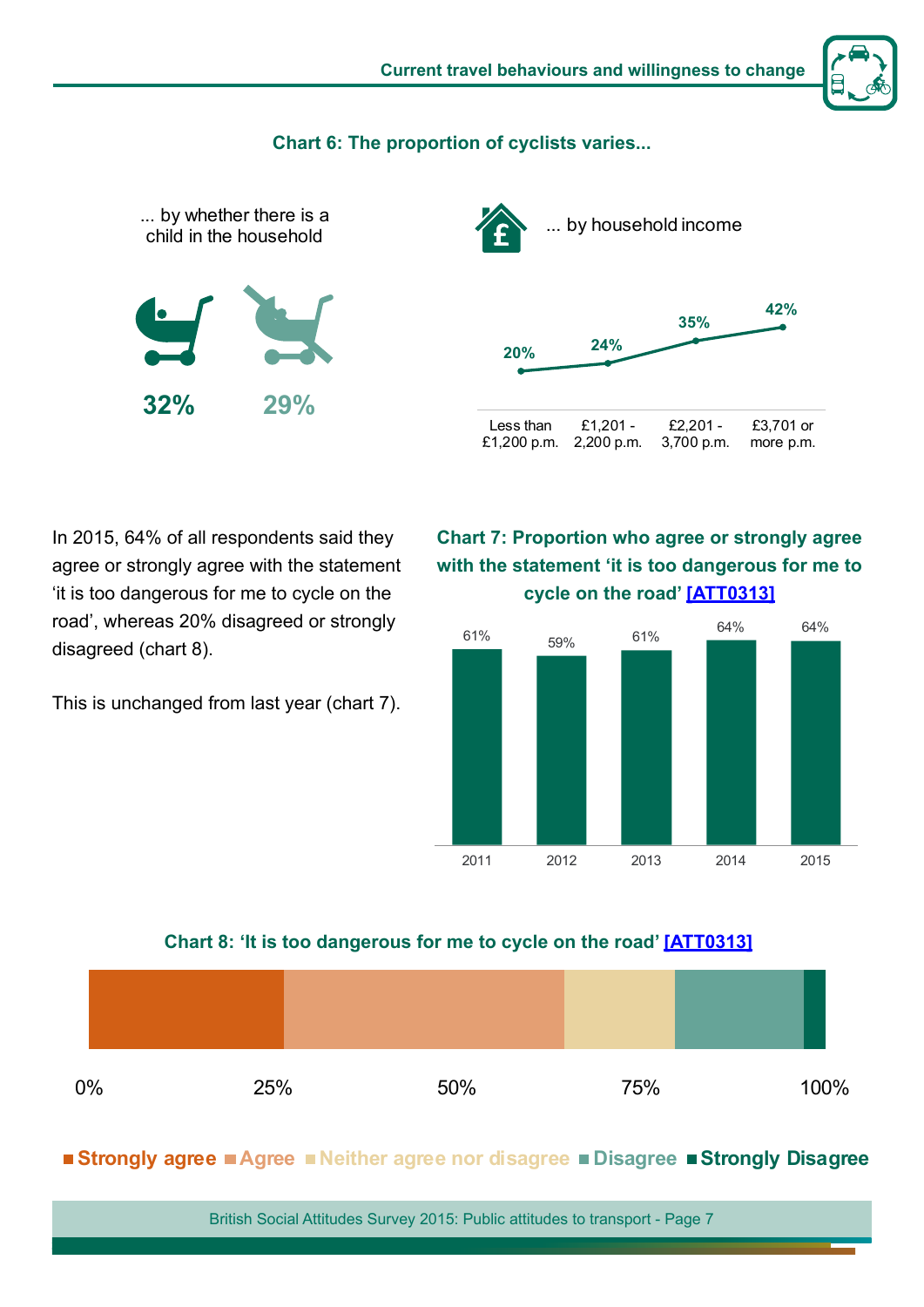

Concern about the safety of cycling on the road is not evenly spread in the population either (chart 9). Women are significantly more likely to think it is dangerous for them to cycle on the road than men (70%, compared to 59%). The proportion of people who think it is too dangerous for them to cycle on the road also increases with age.

Actual travel behaviours and experience of using roads are also likely to play a role in influencing attitudes towards the safety of cycling. Indeed, cyclists are significantly less likely to be concerned about the road being dangerous to cycle on than non-cyclists (48% compared to 72%) and drivers show lower levels of concern than non-drivers (62% compared to 71%, although the difference is not significant).

Attitudes are also likely to determine behaviours: being confident about cycling on the road could lead to cycling effectively. It may be that those who see the roads as too dangerous just choose not to cycle - but it is notable that nearly half of those who *do* cycle still see the roads as too dangerous.

#### **Chart 9: Perception of danger cycling on the road**

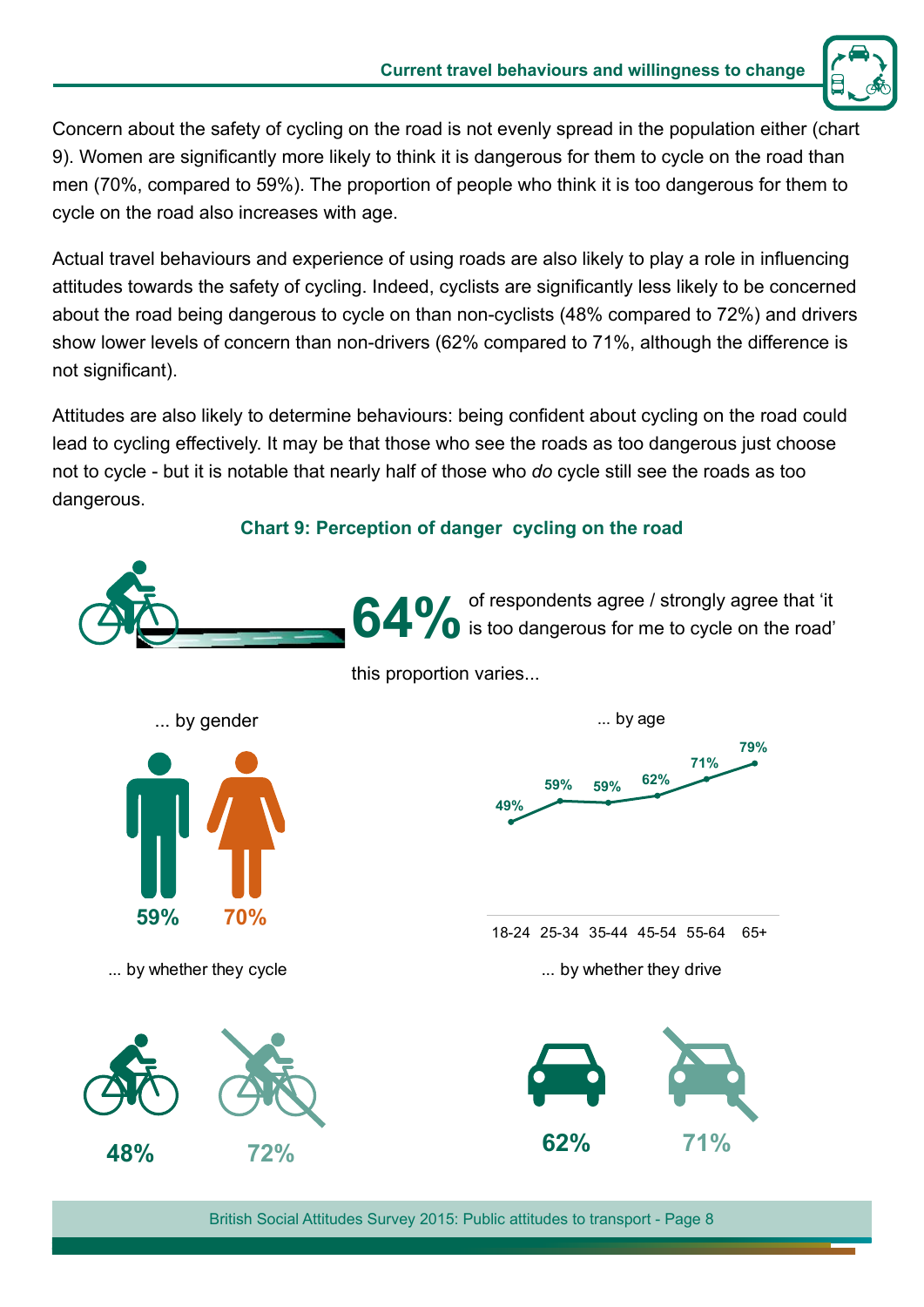

Finally, the effects of being a cyclist and gender interact with the attitudes towards the safety of cycling (chart 10). Whilst there is no statistically significant difference in attitude between male and female cyclists, among non-cyclists, women are significantly more concerned about danger than men (75% and 67% respectively).

#### **Chart 10: Perception of danger cycling on the road by gender and cycling behaviour**



#### **Willingness to switch to more sustainable modes of transport**

Short journeys made by car are important to consider when investigating people's willingness to switch to more sustainable transport modes - particularly to local buses, walking and cycling. On average, respondents reported making 3.8 journeys of less than two miles by car in a typical week. Short journeys made by car are frequent for respondents, with about a third (34%) saying they make at least 4 journeys by car in a typical week.

#### **Chart 11: Number of journeys of less than two miles made by car in a typical week [\[ATT0314\]](https://www.gov.uk/government/statistical-data-sets/att03-attitudes-and-behaviour-towards-roads-and-road-travel)**

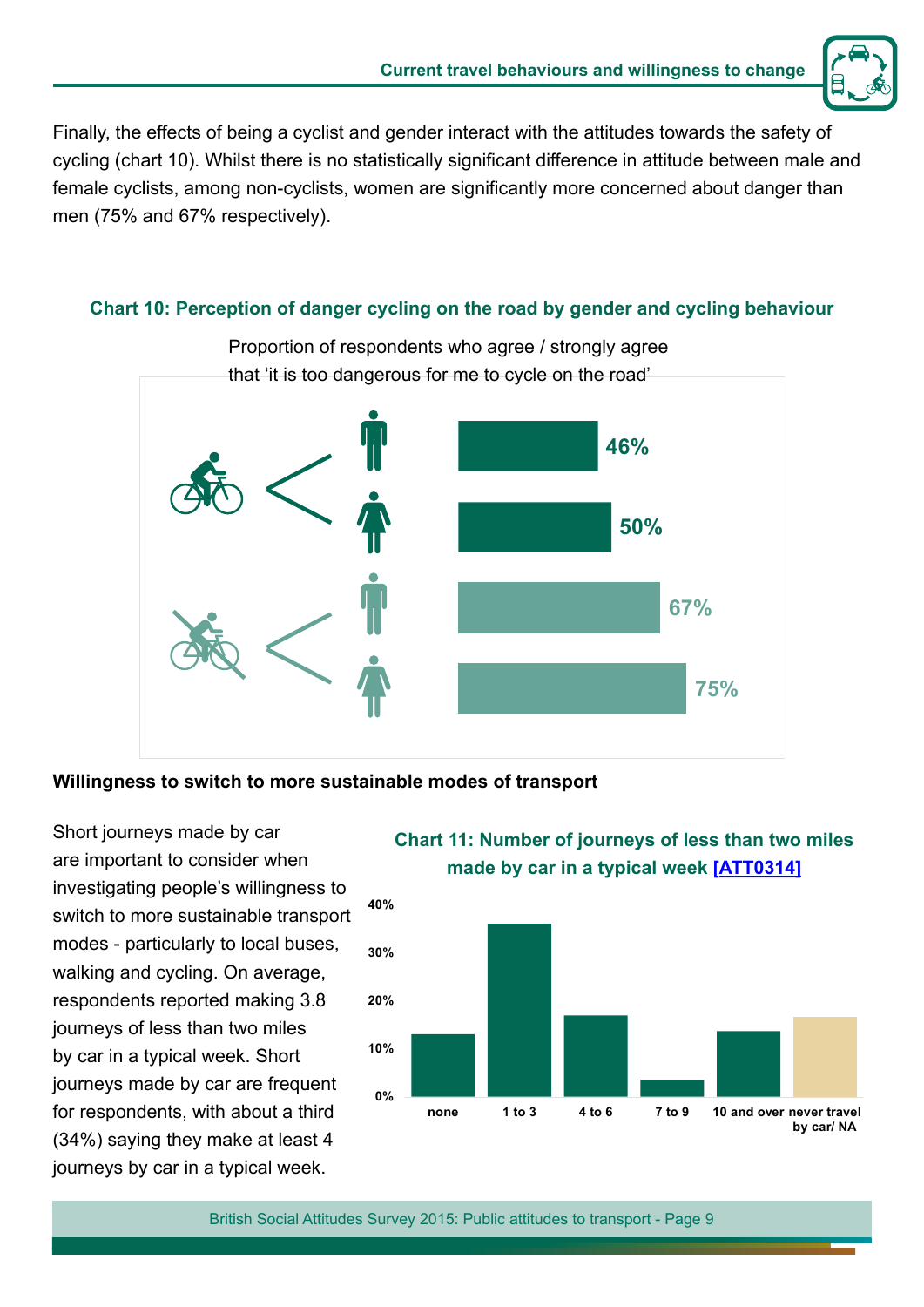

In 2015, 30% of respondents said they either do not drive or do not make any journey of less than two miles by car in a typical week (chart 11).

A considerable proportion of respondents said they could use alternative modes of travel for short journeys made by car, be it by local bus, walking or cycling. Indeed, for many of the journeys of less than two miles they now travel by car, 39% of respondents said they could just as easily cycle, 44% said they could just as easily walk, and 31% said they could just as easily take the bus although a higher proportion of respondents (39%) disagreed (chart 12). These results are similar to the previous year.

In summary, two thirds of people make short journeys by car at least once in a typical week, and there is a considerable potential to switch to other modes of transport for these journeys.



**Chart 12: Many of the journeys of less than 2 miles that I now make by car, I could just as easily… [[ATT0315 - ATT0317](https://www.gov.uk/government/statistical-data-sets/att03-attitudes-and-behaviour-towards-roads-and-road-travel)]**

Willingness to switch to more sustainable transport modes varies however according to sociodemographic characteristics (chart 13). Indeed, men are significantly more likely to agree that they could switch to cycling for short journeys made by car than women (50% compared to 33%). This may reflect lower levels of cycling amongst women and higher safety concerns (see previous section), or that more of the journeys undertaken by women are less practical with a bicycle than with a car. Cyclists are also significantly more likely to agree that they could switch to cycling than non-cyclists for short journeys made by car (57% compared to 35%).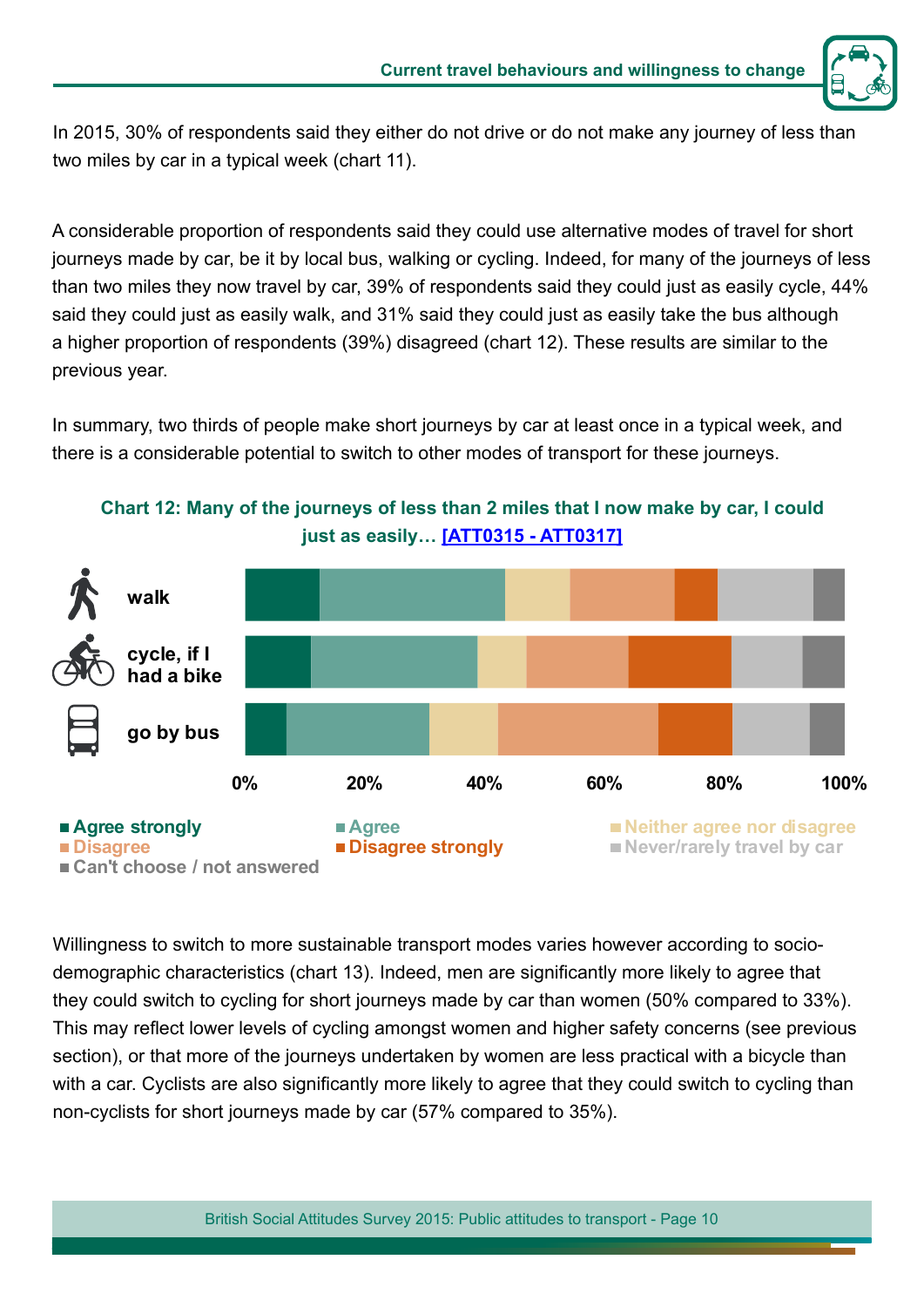

**Chart 13: The proportion\* of respondents who agreed or strongly agreed that for many of the journeys of less than 2 miles that they now make by car, they could just as easily walk, cycle or go by bus, varies…**



Willingness to switch from the car to active modes for short journeys seems to decrease with age. The 65+ age group is significantly more likely than all others to disagree strongly that they could switch to walking and cycling, which is likely to be linked to the increase of mobility difficulties at older ages.

Willingness to switch to walking and cycling seems to increase with household income (although these differences are not significant) whereas the willingness to switch to local bus seems to decrease with income, which could be linked to the social acceptability of these modes. The richest income group (over £3,700 per month) is significantly more likely to disagree that they could switch to the bus than the lowest income group (less than £1,200 per month).

<sup>\*</sup> In calculating these percentages, the 13% of the population who state that they seldom or never make short car trips of less than 2 miles are included in the total percentage, as well as those who agreed or disagreed.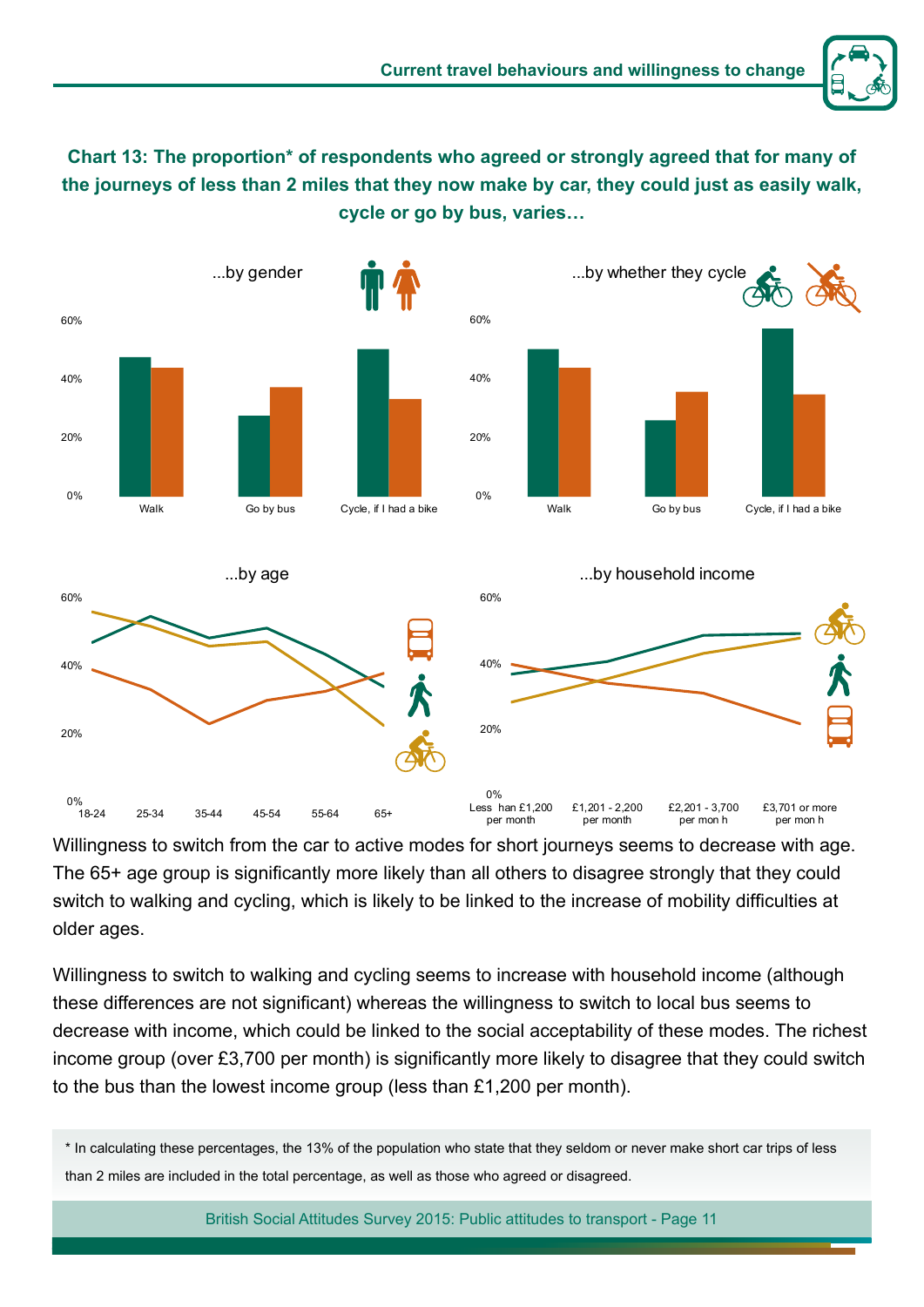

#### **Transport and climate change**

In 2015, just over 8 in 10 respondents believed climate change is taking place and is, at least partly, a result of human actions. This figure is the highest since it was asked in 2011, although the difference is not significant (chart 14).

In contrast, 13% of respondents believe climate change is taking place, but not as a result of human action, and a lower proportion of respondents did not believe climate change is taking place (4%). These results were not significantly different from last year's results.

#### **Chart 14: Opinions on climate change and causes [\[ATT0318\]](https://www.gov.uk/government/statistical-data-sets/att03-attitudes-and-behaviour-towards-roads-and-road-travel)**



**Chart 15: The proportion who believe that climate change is taking place and is, at least partly, a result of human action, varies...**



There no longer appears to be any significant difference by gender: in previous years, men were slightly more sceptical than women, but in 2015, 82% of each believed that climate change is taking place and is, at least partly, a result of human actions (chart 15).

Believing that climate change is a result of human actions seems to be lower in both the younger and older age groups, with the middle age groups (35-54 year olds) more likely to believe in human-caused climate change.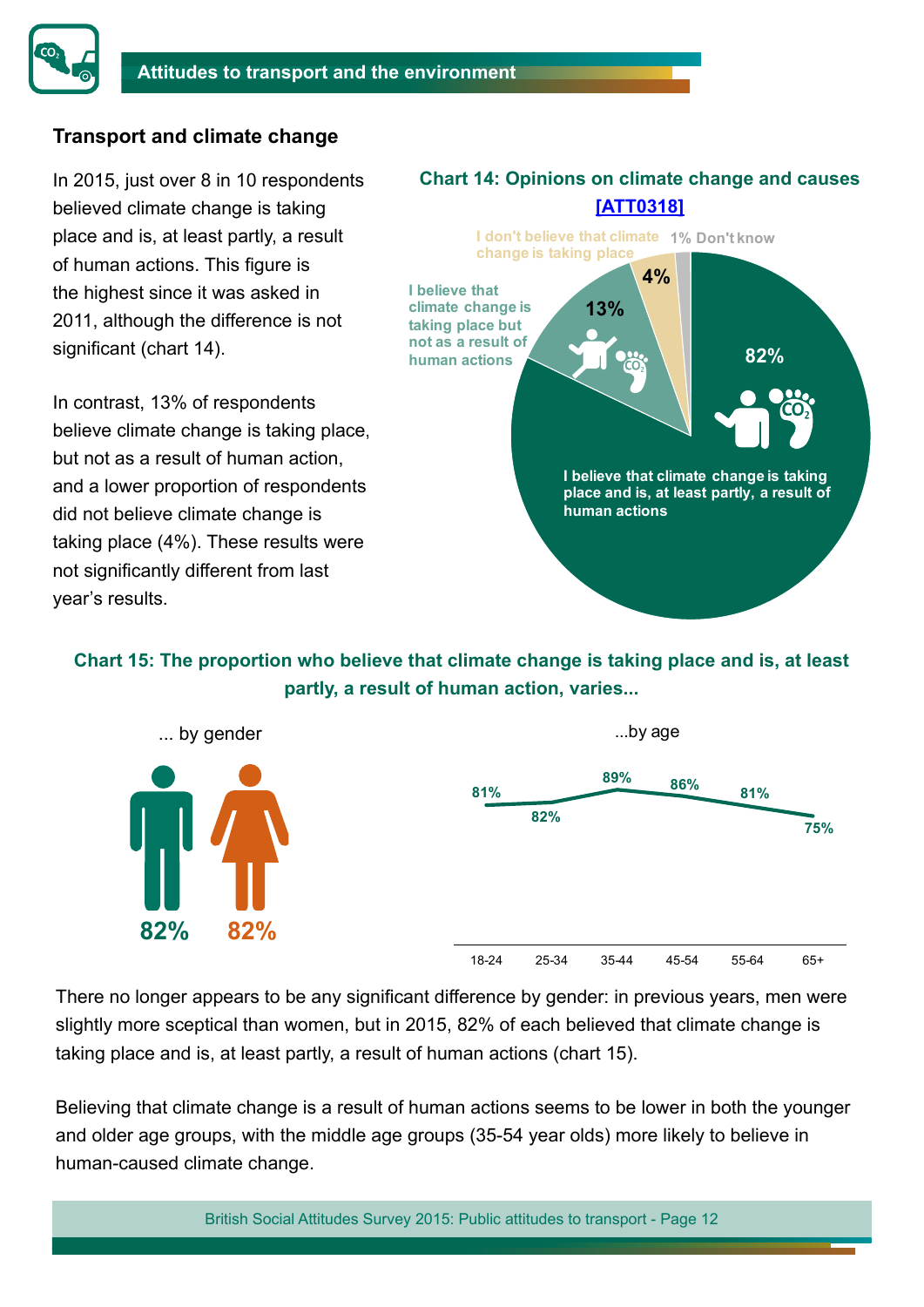Respondents were asked which transport modes they thought had the most impact on climate change and were allowed to choose up to three options (chart 16). In 2015, the most commonly cited mode was vans / lorries, increasing from 68% in 2011 to 78% in 2015. The proportion of respondents who said cars increased significantly from 65% in 2013 to 69% in 2015.

There were a few respondents (1%) who did not believe climate change is taking place, or believe climate change will happen anyway.

#### **Chart 16: Transport factors deemed to have the most impact on climate change [\[ATT0319](https://www.gov.uk/government/statistical-data-sets/att03-attitudes-and-behaviour-towards-roads-and-road-travel)]**



*Note: respondents could choose up to three options, so results do not add to 100%.* 

By comparison with what people believe (which may relate to individual vehicles), if we compare the totality of emissions, the transport sector in fact contributes around 23% of all greenhouse gas emissions (GHG) in the UK (chart 17). The main source of emissions from transport is the use of petrol and diesel in road transport. In particular, cars accounted for 43% and aviation for 22% of GHG transport emissions (including international and domestic aviation). Heavy goods vehicles and light vans accounted for 12% and 11% of UK emissions respectively.

#### **Other sources**

Detailed figures on UK transport greenhouse gas emissions are available in the Department for Transport table [ENV0201](https://www.gov.uk/government/statistical-data-sets/env02-greenhouse-gas-emissions)



#### **Chart 17: UK transport GHG emissions by mode**

*Source: DECC UK greenhouse gas emission statistics, 2014. Note: Other transport modes also contribute to GHG emissions although very small, for example domestic and international shipping, rail, buses and coaches.*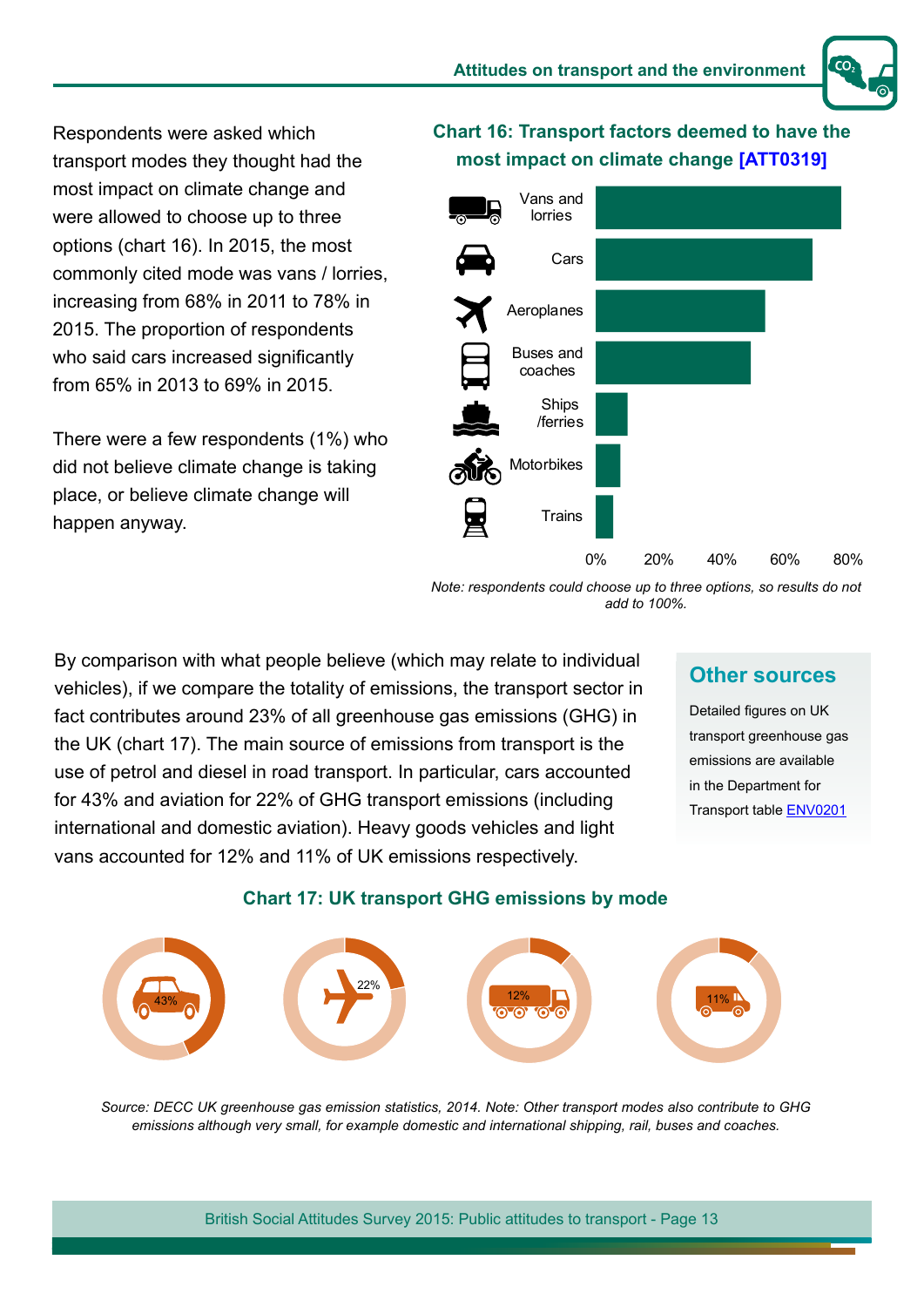

#### **Willingness to change travel behaviour for the environment**

Attitudes towards changing travel behaviour for the environment varied by transport mode. In 2015, 74% of respondents showed willingness to buy a car with lower CO<sub>2</sub> emissions, 36% said they are willing to reduce the amount they travel by car to help reduce the impact of climate change, and 19% said they are willing to reduce the amount they travel by plane to help reduce the impact of climate change (chart 18).





**Chart 19: The proportion who agree or strongly agree varies...** 



Women are more willing than men to consider carbon emissions when buying a car (chart 19).

Young people aged 18-24 (who already drive less) are less willing than older adults to reduce their car use further.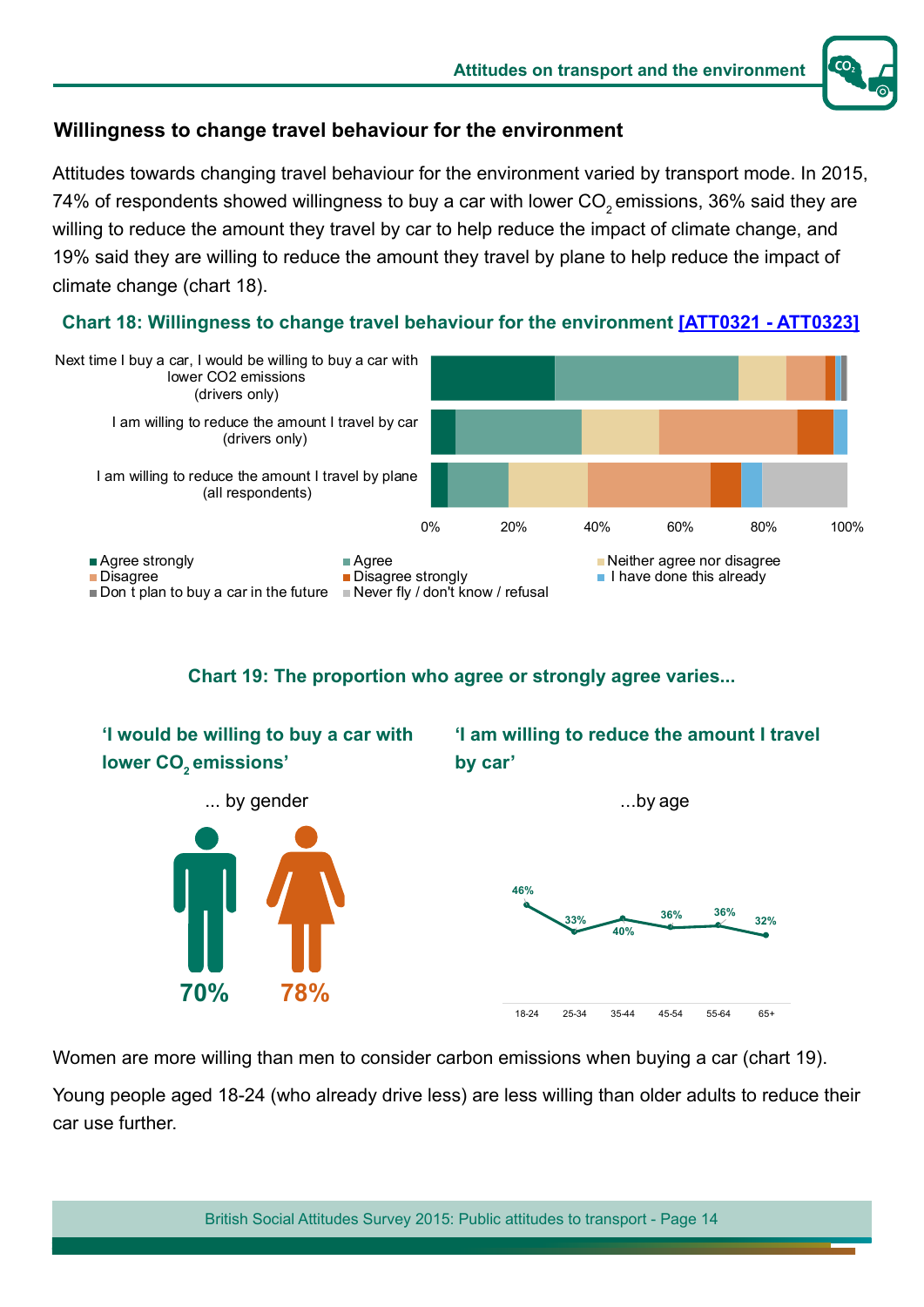

Considering just those who believed that climate change is taking place and is, at least partly, a result of human action, 41% agreed they are willing to reduce the amount they travel by car to reduce the impact on climate change (or do this already), whilst 40% disagreed. This implies that, even among those who believe in human-caused climate change, there are nearly as many people against reducing car use as in favour.

#### **Opinions on the environment and plane travel**

As seen in chart 2, nearly half of respondents said they had not taken any trips by plane in the last twelve months, whilst a third of respondents had taken one or two trips by air, and 19% had travelled by air at least three times in the last 12 months.

The number of trips by plane increases by household income (chart 20). Respondents in the highest income group are more likely to travel at least three times a year, compared with respondents in the lowest income group (27% and 7% respectively). Between 2014 and 2015, the number of flights made by the highest income group appears to have fallen: the proportion making at least 3 flights per year fell from 36% to 27%; at the same time, the proportion making no flights increased from 25% to 40%.

#### **Other sources**

More information about air travel, behaviour and income can be found in the latest National Travel Survey publication: [https://www.](https://www.gov.uk/government/collections/national-travel-survey-statistics) [gov.uk/government/collections/](https://www.gov.uk/government/collections/national-travel-survey-statistics) [national-travel-survey-statistics](https://www.gov.uk/government/collections/national-travel-survey-statistics)



#### **Chart 20: Number of trips by plane in the last 12 months, by household income**

■ Not travelled by air ■ Has travelled by air once or twice ■ Has travelled by air at least three times

People feel strongly about the freedom to travel by plane. They are also concerned about the environment, but do not appear to associate flying inherently with damage to the environment. Thus, in 2015, 67% of respondents strongly agree or agree that people should be able to travel by plane as much as they like. However, when asked in the context of environmental impacts, the proportion who agree that people should be able to travel by plane as much as they like decreases to 20% (chart 21).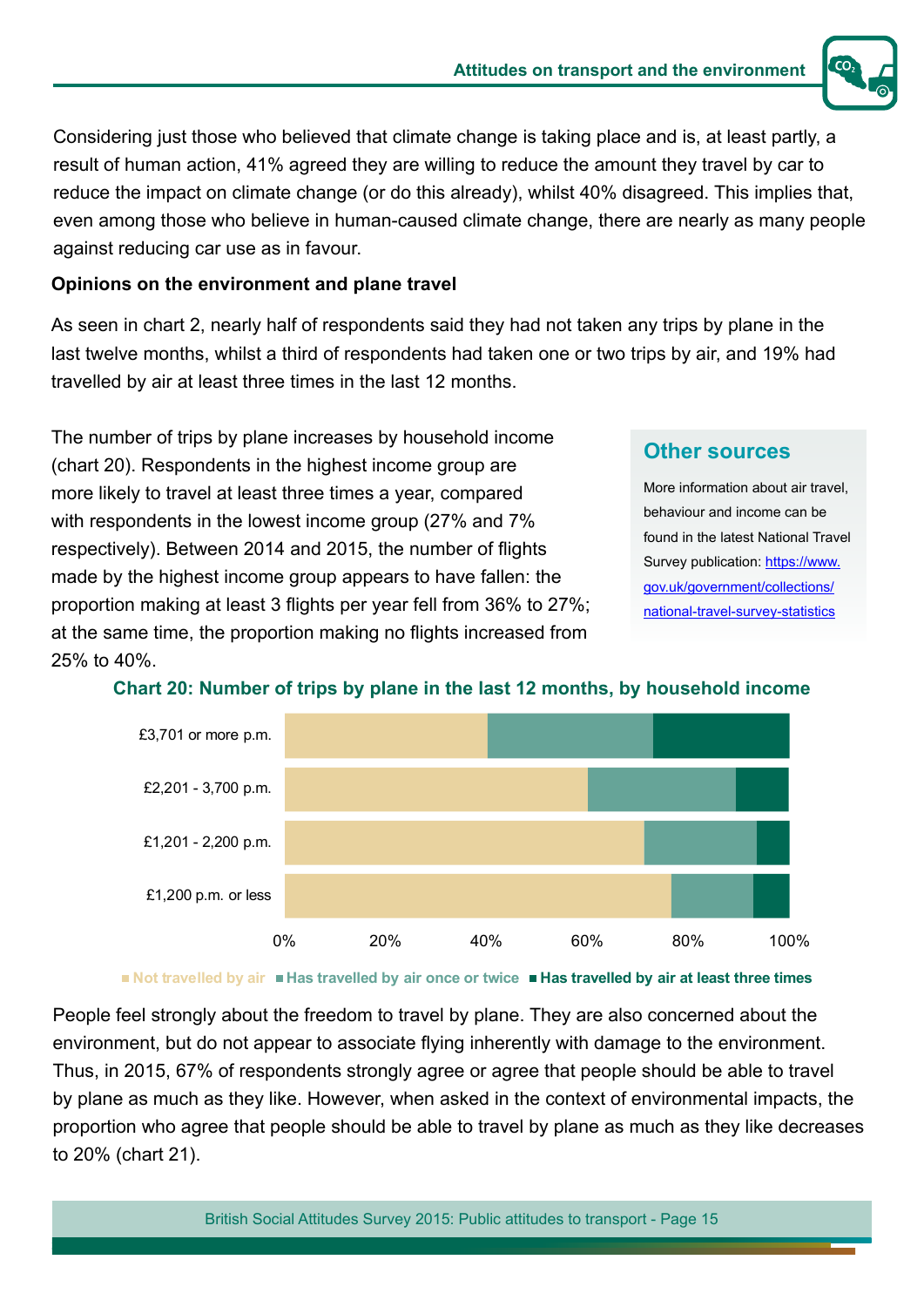

Almost half of the respondents agreed people should be able to travel by plane even if new terminals or runways are needed and 39% agreed the price of a plane ticket should reflect the environmental damage that flying causes. These results were not significantly different from the previous year.





Men were more likely to agree people should be able to travel by plane as much as they like, even if this requires new terminals and runways or harms the environment.

#### **Chart 22: The proportion who agree or strongly agree varies by gender**

**'People should be able to travel by plane as much as they like...'**

**'... even if this harms the environment'**

**22% 16%**

**'... even if new terminals or runways are needed to meet the demand'**

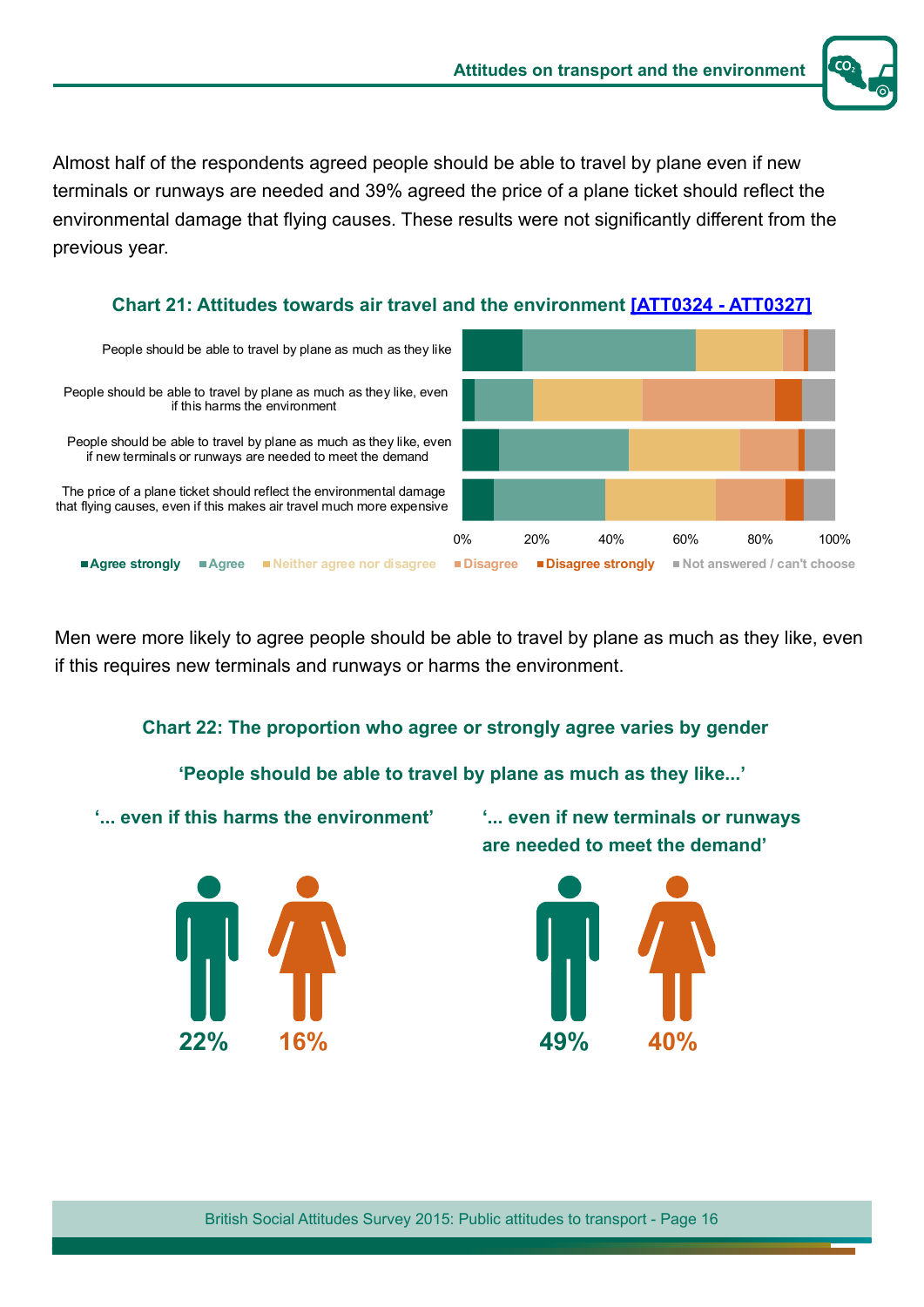

When looking at respondents' plane use, those who travelled by air at least three times in the last 12 months were more likely to agree that people should be able to travel by plane as much as they like, even if this harms the environment and even if new terminals or runways are needed to meet the demand. Those that have not travelled by air in the last 12 months were more likely to disagree. (chart 23).

However, there is some evidence that, over the last year, frequent fliers (at least 3 times per year) have become more concerned about the impact of flying. For 2014 and 2015 respectively, the proportions of frequent fliers agreeing with the first three statements below on air travel behaviours, fell from 83% to 73%, from 36% to 23%, and from 67% to 55%.



#### **Chart 23: Attitudes towards air travel, by frequency of flying: Proportions agreeing or strongly agreeing (2014 figures in brackets)**

#### ■ Not travelled by air ■ Has travelled by air once or twice ■ Has travelled by air at least three times

#### **Opinions on the environment and car travel**

When respondents were asked whether people (in general) should be "allowed" to use their car as much as they like, even if it causes damage to the environment, respondents' attitudes varied, with 24% agreeing, 35% disagreeing and 36% remaining neutral (chart 24). However, what respondents are "willing" to do themselves is more positive about the environment (chart 18): 74% agreed they were willing to buy a car with lower CO<sub>2</sub> emissions and around 36% said they are willing to reduce the amount they travel by car to help reduce the impact of climate change.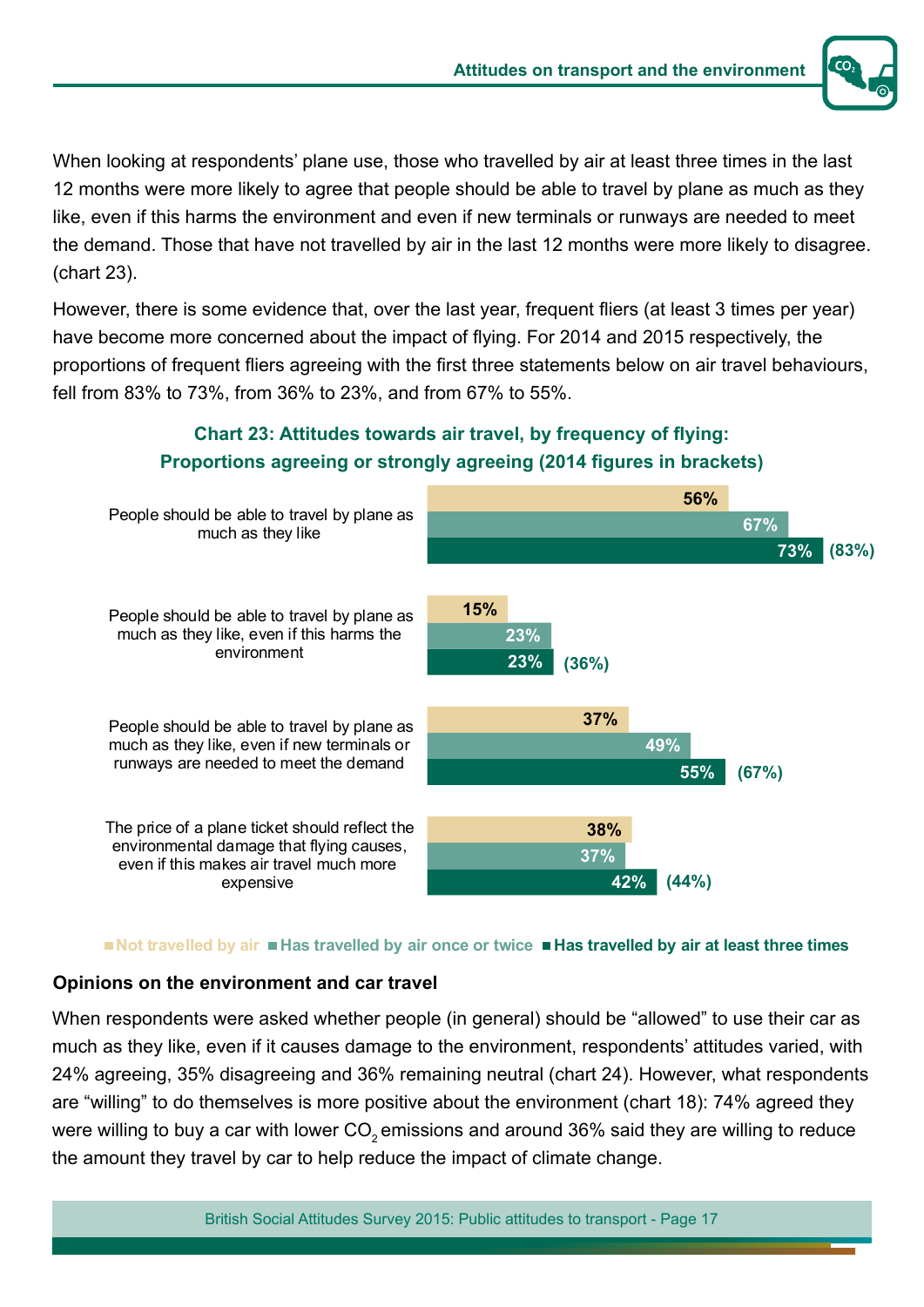

There was not much difference between attitudes to car and plane travel and damage to the environment, although people are more supportive of the freedom to use a car than the freedom to fly if it causes environmental damage (24% compared with 19%).

#### **Chart 24: People should be allowed to use their cars as much as they like, even if it causes damage to the environment [\[ATT03](https://www.gov.uk/government/statistical-data-sets/att03-attitudes-and-behaviour-towards-roads-and-road-travel)29]**



Nearly two thirds of respondents (62%) agreed that people who (specifically) drive cars which are better for the environment should pay less to use the roads. In contrast, 51% of respondents disagreed that, for the sake of the environment, car users (in general) should pay higher taxes (a fall from 62% in 2014).

There is a large gap between what people think should happen and what they report they are prepared to do. Indeed, whilst only 36% of respondents indicated they are willing to reduce the amount they travel by car to reduce the impact on climate change (chart 18), 56% of respondents indicated that, for the sake of the environment, everyone should reduce how much they use their cars (chart 25).

Around half (46%) of respondents agree there is no point in reducing their car use to help the environment unless others do the same.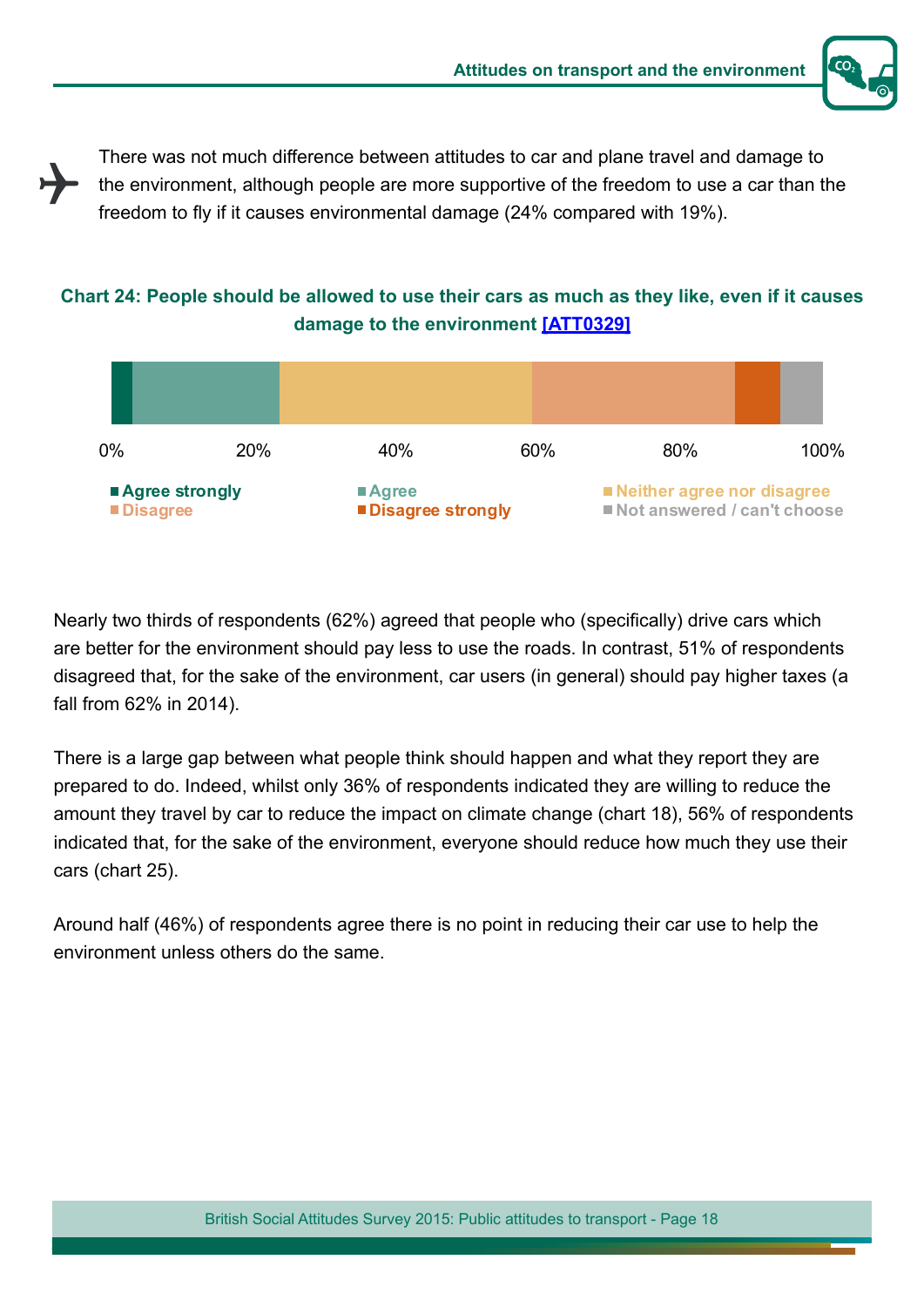#### **Chart 25: Attitudes towards car travel and the environment [\[ATT0330 - ATT0333\]](https://www.gov.uk/government/statistical-data-sets/att03-attitudes-and-behaviour-towards-roads-and-road-travel)**

0% 20% 40% 60% 80% 100% For the sake of the environment everyone should reduce how much they use their cars There is no point in reducing my car use to help the environment unless others do the same People who drive cars which are better for the environment should pay less to use the roads For the sake of the environment, car users should pay higher taxes **Agree strongly Agree Neither agree nor disagree** ■ **Disagree Disagree strongly** ■ Not answered / can't choose

These results vary between drivers and non-drivers, where drivers mostly agreed more than nondrivers with statements favourable to car use (chart 26).

#### **Chart 26: The proportion who agree or strongly agree varies between drivers and nondrivers**

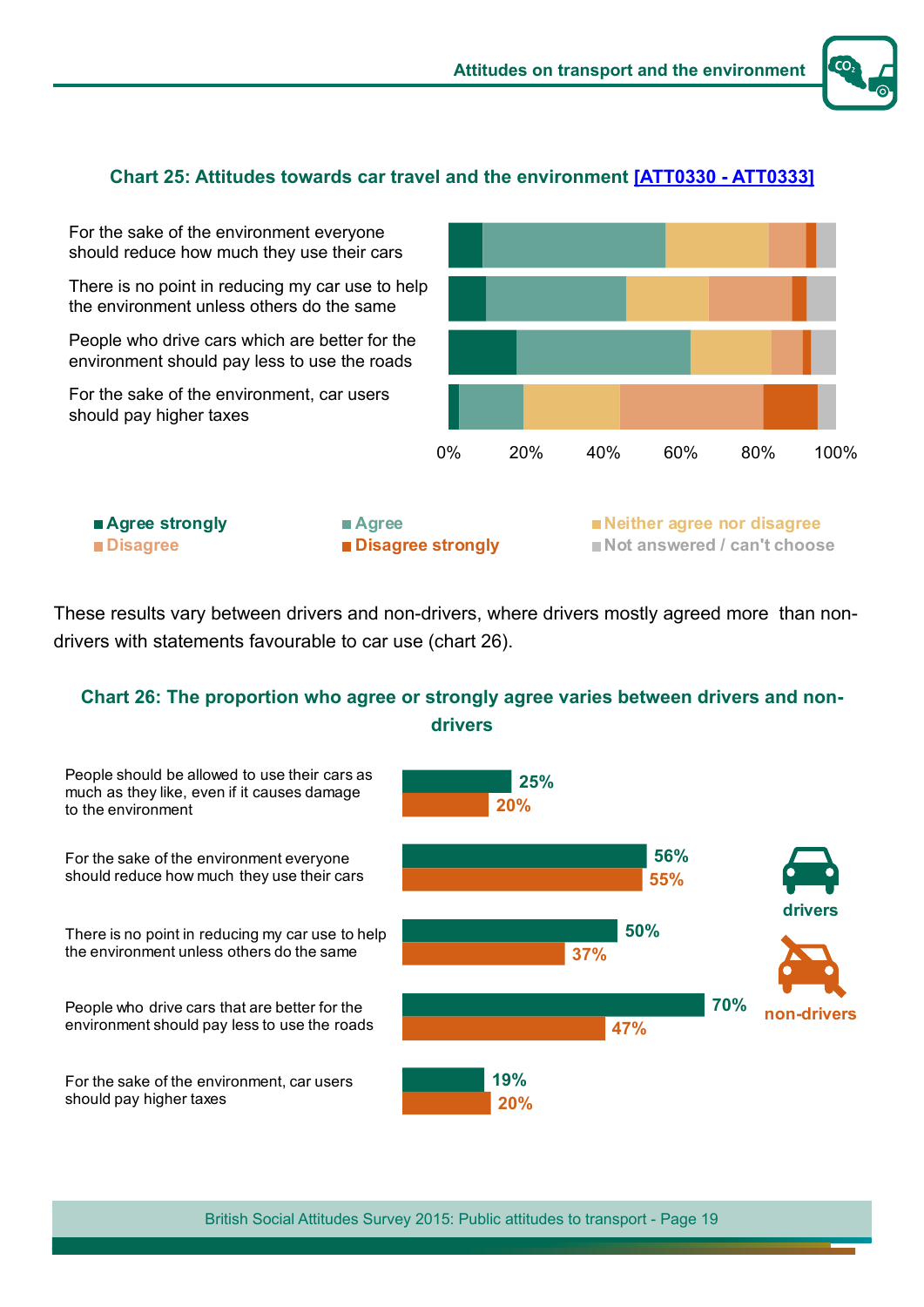

#### **Opinions on congestion**

In 2015, concern about congestion on motorways had risen since its low point in 2011. Around 37% of respondents considered congestion on motorways to be a very serious or serious problem in 2015 compared with 22% in 2011 (chart 27).

Concern about traffic congestion in towns and cities had also risen, from a low point of 39% in 2012. In 2015, 55% of respondents felt that traffic congestion in towns and cities was a very serious or serious problem.



#### **Chart 27: Concerns about congestion as a very serious / serious problem [\[ATT0334 - ATT0335\]](https://www.gov.uk/government/statistical-data-sets/att03-attitudes-and-behaviour-towards-roads-and-road-travel)**

#### **Chart 28: Concerns about congestion as a very serious / serious problem [\[ATT0334 - ATT0335\]](https://www.gov.uk/government/statistical-data-sets/att03-attitudes-and-behaviour-towards-roads-and-road-travel)**

How serious a problem for you is...

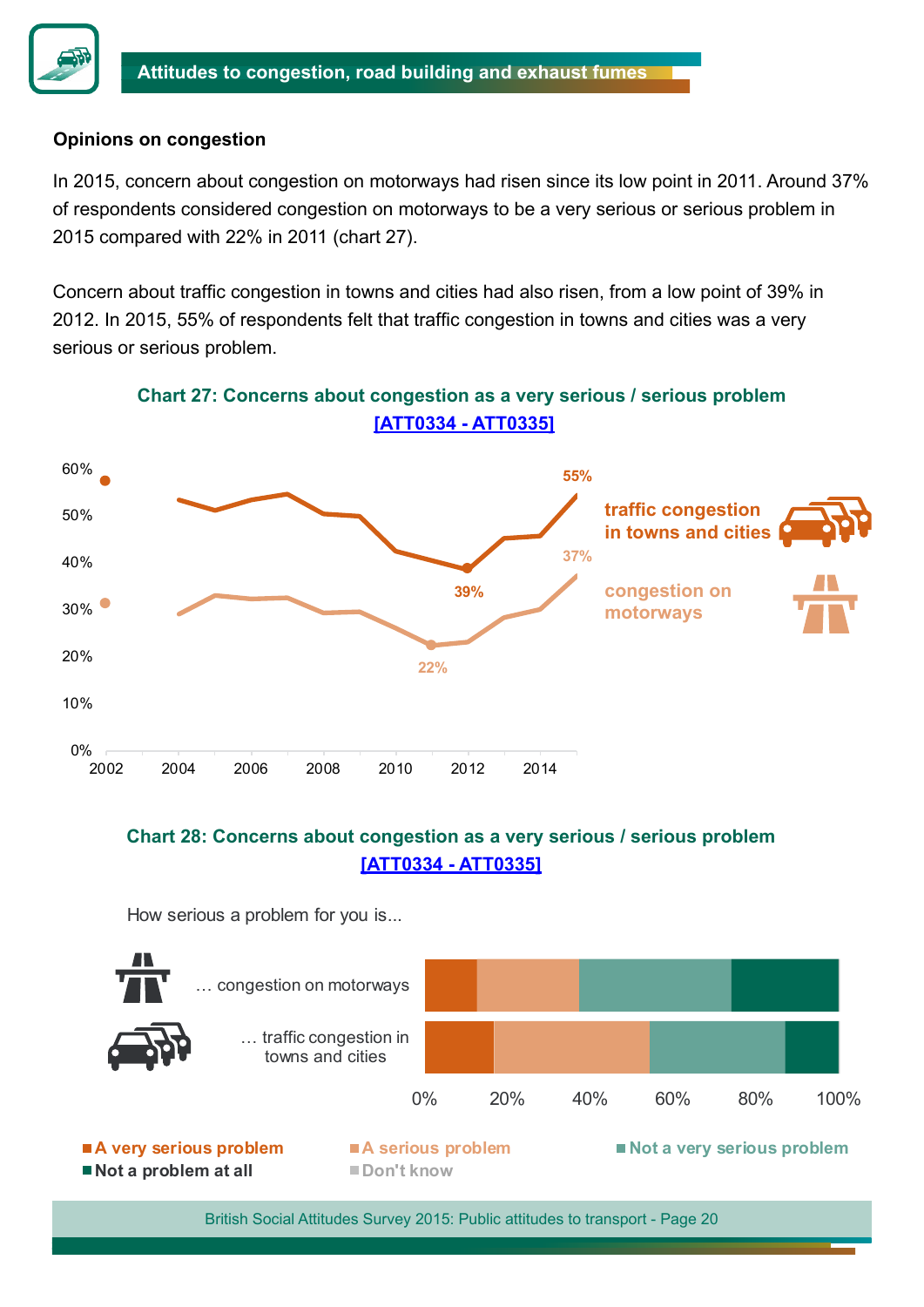



The proportion varies when looking at individual characteristics. Drivers were more likely to report that motorway congestion is a problem for them (42% compared with 28% of those who don't drive) and more likely to consider that traffic in towns and cities is a problem (58% compared with 47% of those who don't drive). **2**



Men were more likely than women to consider motorway congestion to be a problem (41% compared with 34% of women) and more likely to consider congestion in towns and cities to be a problem (58% compared with 52% of women).

#### **Opinions on road building**

Concern about damage to the countryside from road building decreased after the question was first asked in 2005, when 76% of respondents seemed to be very / fairy concerned. Since 2013, it has risen again. In 2015, 70% of respondents indicated that they were concerned about damage to the countryside from road building, an increase from the previous year although not significant (chart 29).





The proportion of those concerned was higher among those who drive but not significantly different compared with non-drivers. Similarly, women were more likely to be very / fairly concerned about damage to the countryside from road building than men (74% compared with 64% of men).

The 18-34 year old age group were less likely to worry about damage to the countryside (63%); the 65 and older age group were most likely to worry about damage to the countryside, compared with any other group (74%).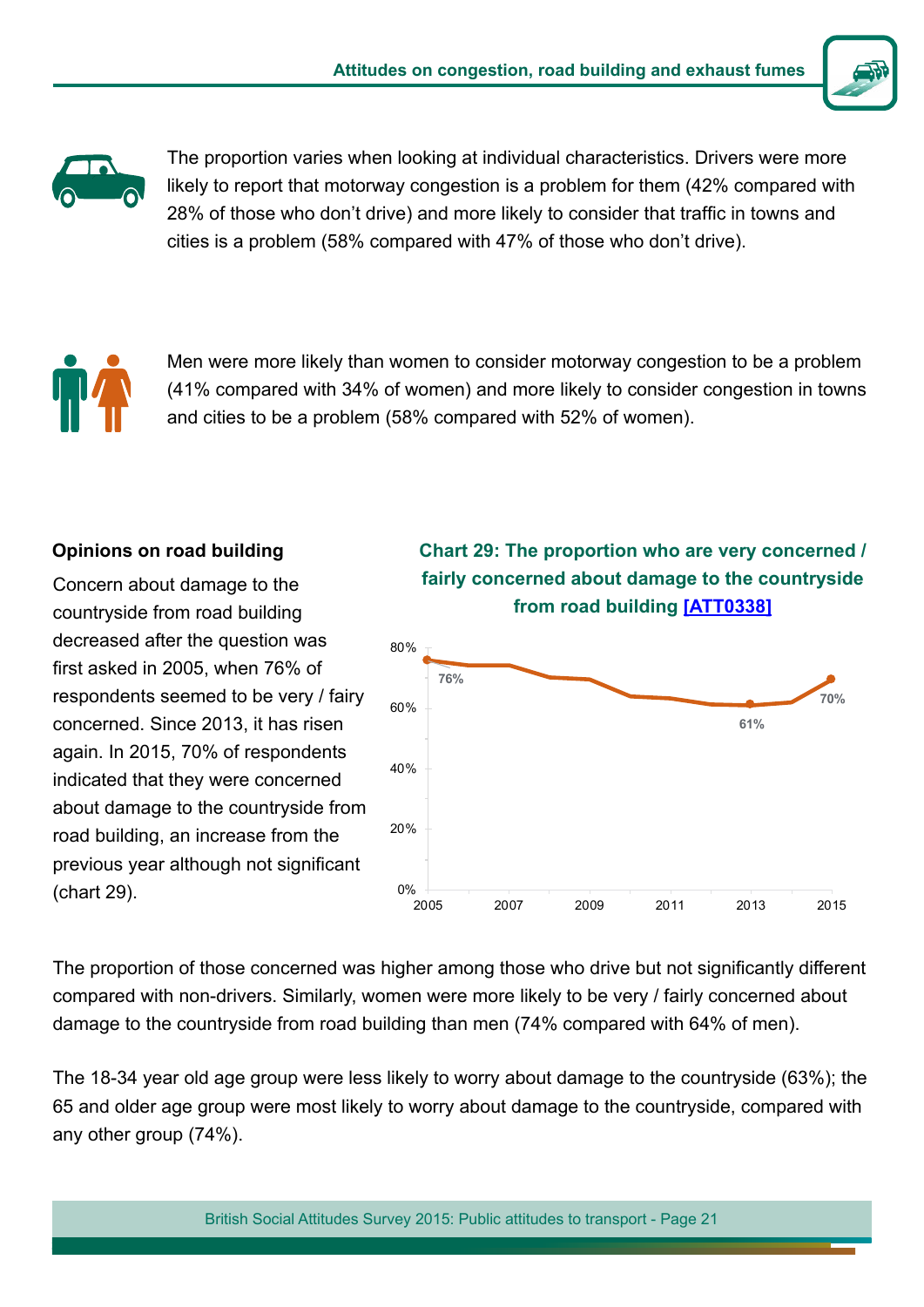

#### **Chart 30: Concerns about damage to the countryside from road building [\[ATT0338\]](https://www.gov.uk/government/statistical-data-sets/att03-attitudes-and-behaviour-towards-roads-and-road-travel)**



#### **Opinions on exhaust fumes**

Respondents' attitudes towards exhaust fumes in towns and cities have varied over time. Whilst responses were steady between 2004 and 2009, concern declined to a lowest level in 2012, at 44%, since when concern has been rising again. In 2015, 60% of respondents considered exhaust fumes from traffic in towns and cities to be a very serious or serious problem (charts 31 and 32).

#### **Chart 31: Attitudes towards exhaust fumes in towns and cities as a serious or very serious problem [\[ATT0339\]](https://www.gov.uk/government/statistical-data-sets/att03-attitudes-and-behaviour-towards-roads-and-road-travel)**



#### **Chart 32: Attitudes towards exhaust fumes in towns and cities [\[ATT0339\]](https://www.gov.uk/government/statistical-data-sets/att03-attitudes-and-behaviour-towards-roads-and-road-travel)**

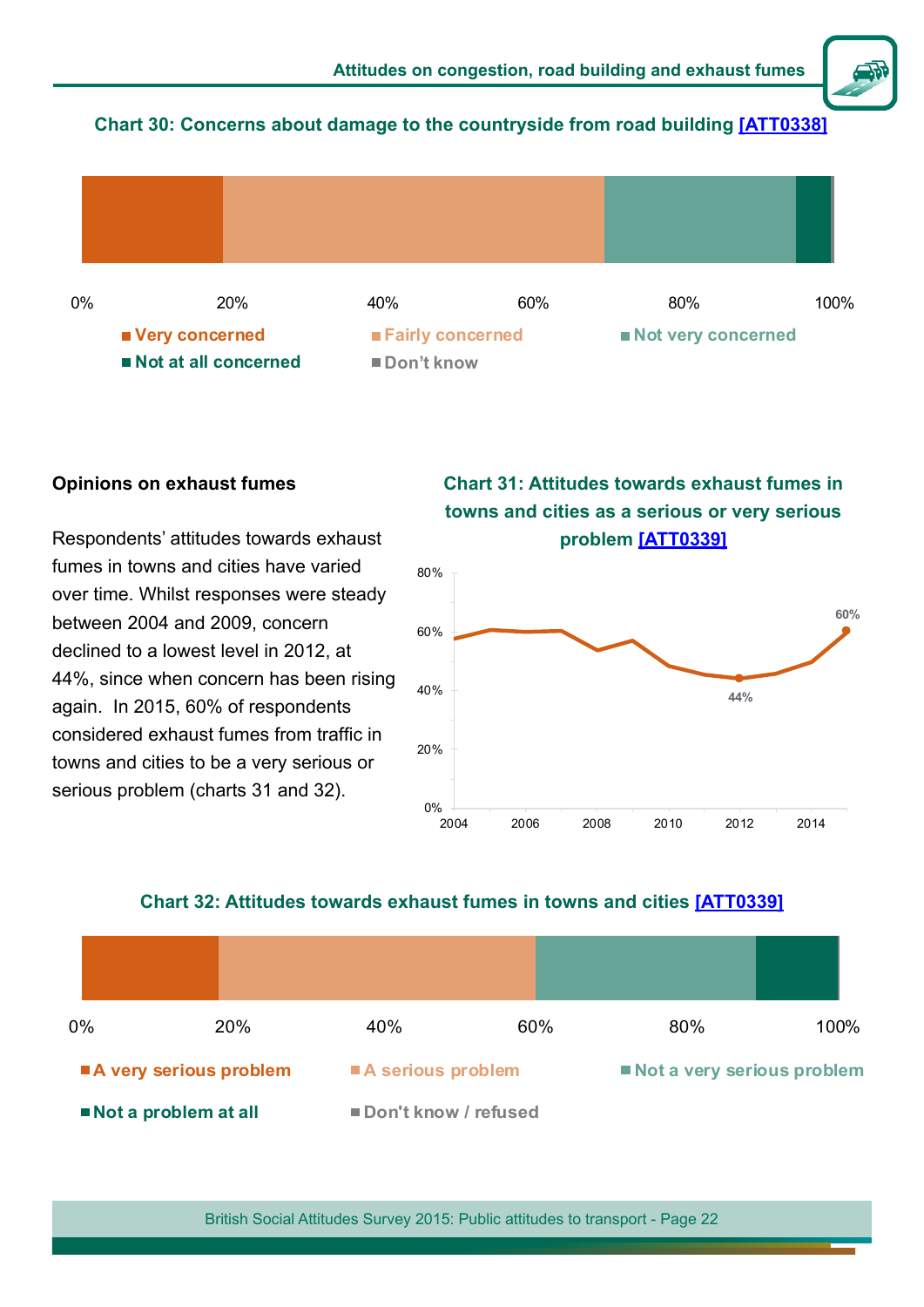#### **Road safety and drink driving**

A large majority of respondents disapprove of drink driving: 78% of respondents agree or strongly agree that someone should not drive if they have drunk any alcohol, and 81% agree or strongly agree that most people don't know how much they can drink before being over the legal drink-drive limit (chart 33).

#### **Other sources**

More statistics on drink-driving can be found in DfT's road accidents and safety statistics: [https://www.gov.](https://www.gov.uk/government/statistical-data-sets/ras51-reported-drinking-and-driving) [uk/government/statistical-data-sets/](https://www.gov.uk/government/statistical-data-sets/ras51-reported-drinking-and-driving) [ras51-reported-drinking-and-driving](https://www.gov.uk/government/statistical-data-sets/ras51-reported-drinking-and-driving)

#### **Chart 33: Attitudes towards drink-driving [\[ATT0346 - ATT0347\]](https://www.gov.uk/government/statistical-data-sets/att03-attitudes-and-behaviour-towards-roads-and-road-travel)**



Attitudes towards drink driving vary by gender and by whether someone drives a car or not. Indeed, women are significantly more likely than men to agree that someone should not drive if they have drunk any alcohol, and non-drivers are also significantly more likely to agree with this statement than drivers (chart 34).

#### **Chart 34: Attitudes towards drink driving**

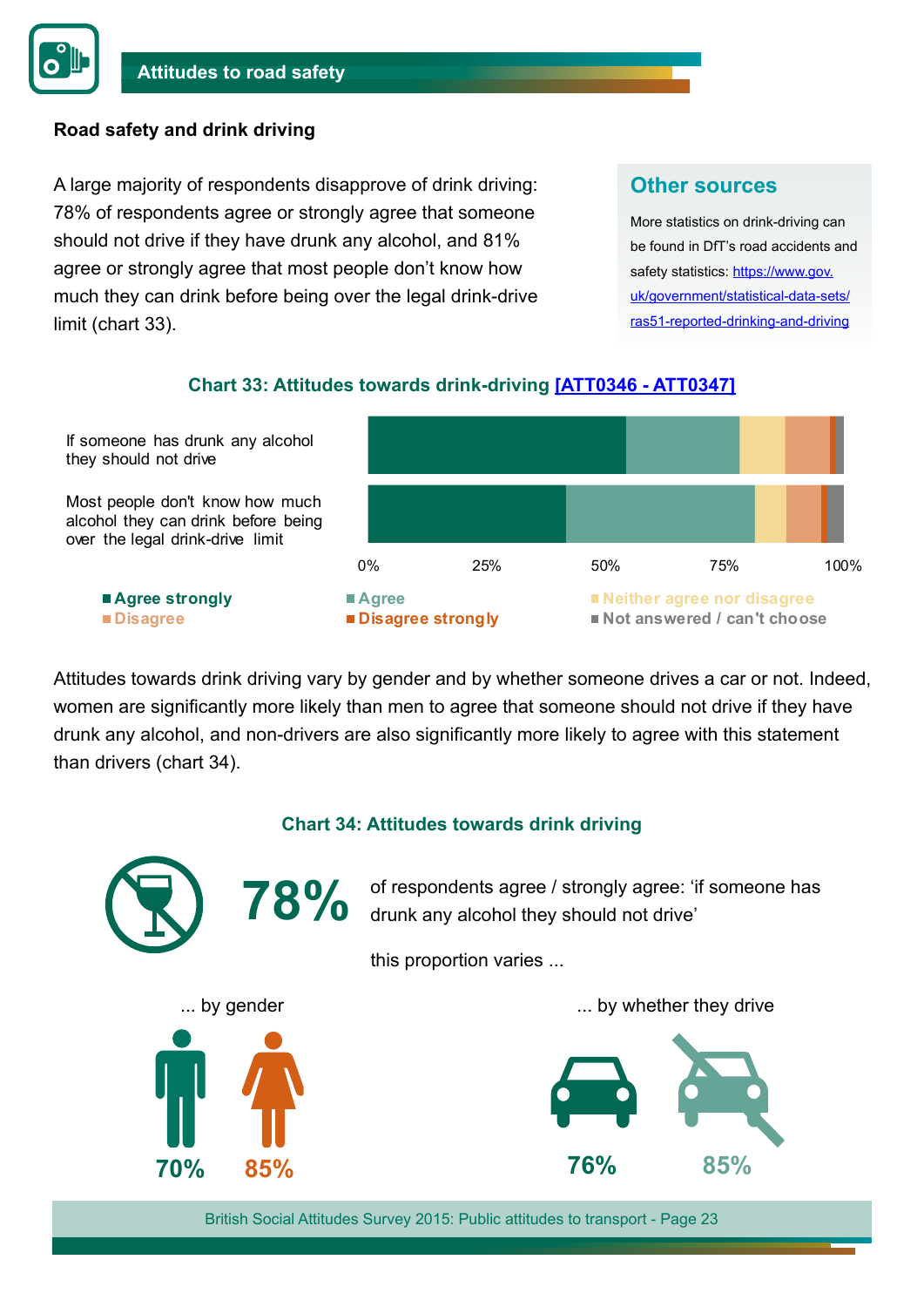

#### **Road safety and mobile phone use**

When asked about a range of statements about driving and mobiles phones:



Whilst a large majority of respondents (90%) think use of hand-held mobile phones while driving is dangerous, less than half (48%) agree that hand-free kits are dangerous (chart 35). Women are significantly more likely than men (53% compared to 43%) to agree that all mobile phone use including hand-free kits - while driving is dangerous, and should be banned (chart 36).

#### **Chart 35: Attitudes towards the use of mobile phones while driving [\[ATT0349 - ATT0352\]](https://www.gov.uk/government/statistical-data-sets/att03-attitudes-and-behaviour-towards-roads-and-road-travel)**

0% 25% 50% 75% 100% ■ **Agree strongly ■ Agree arrors in a strongly ■ Neither agree nor disagree<br>■ Disagree ■ Disagree strongly ■ Not answered / can't choos Not answered / can't choose** It is perfectly safe to talk on a hand-held mobile phone while driving All use of mobile phones while driving, including hands-free kits is dangerous All use of mobile phones while driving, including hands-free kits should be banned The law on mobile phones whilst driving is not properly enforced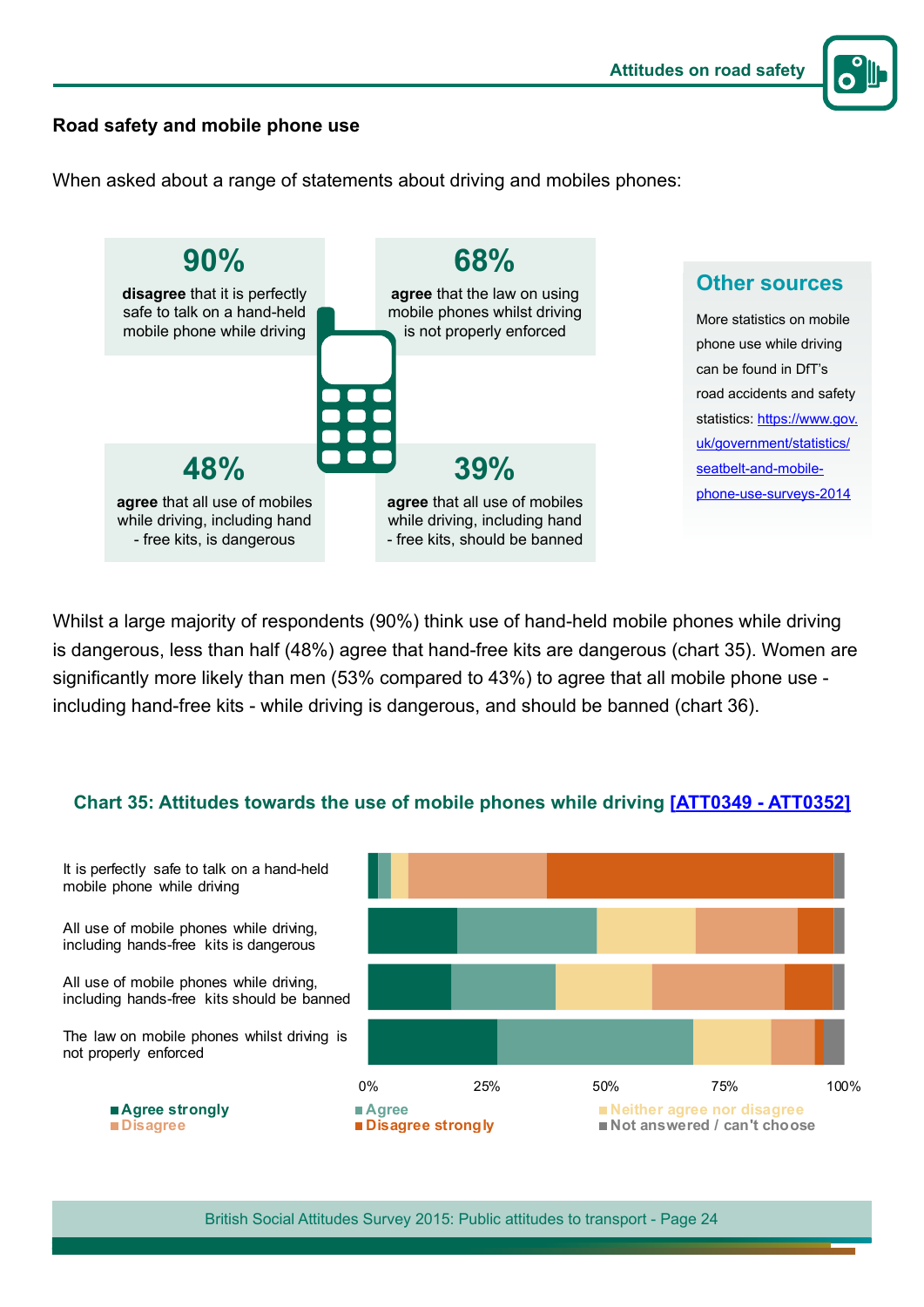

#### **Chart 36: Proportion who agree or strongly agree with statements on the use of mobile phones while driving. by gender**



**All use of mobile phones while driving, including hands-free kits...**

Attitudes towards the use of mobile phones vary between age groups. The oldest age group (65+) is significantly more likely than younger age groups (18-54) to agree that all use of mobile phones while driving should be banned. They are also more likely to think the law on mobile phones whilst driving is not properly enforced compared to the youngest age group (18-34) (chart 37).



#### **Chart 37: Proportions who agree or strongly agree with statements on the use of mobile phones while driving, by age**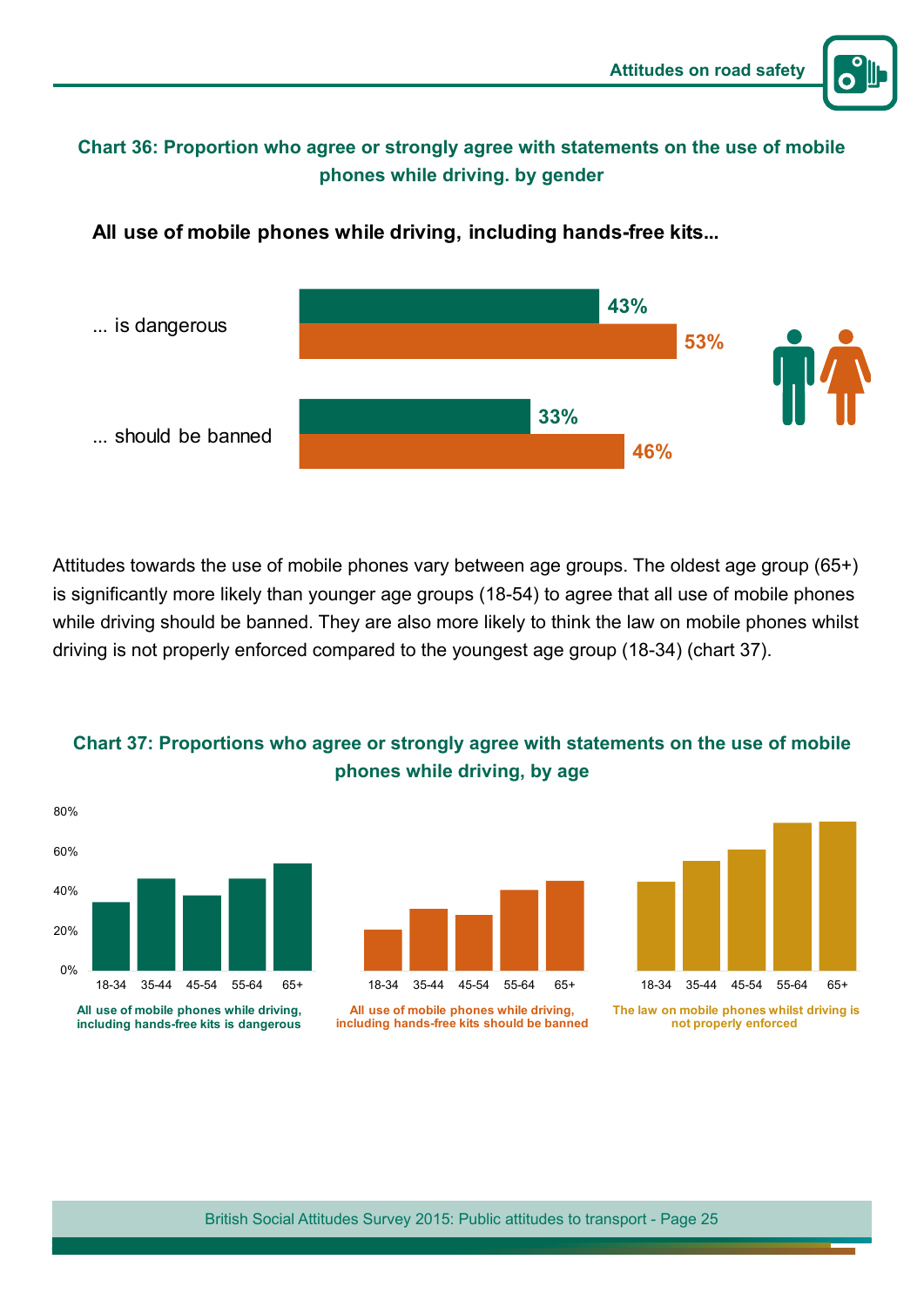

#### **Road safety and speed cameras**

Overall, 89% of people agree that people should drive within the speed limit, and a majority (60%) agree speed cameras save lives (chart 38). However, nearly half (47%) agree that speed cameras are mostly there to make money and a third (33%) think there are too many of them. 58% of respondents also agree that average speed cameras are preferable to fixed speed cameras.



**Chart 38: Attitudes towards speeding and speed cameras [[ATT0353 - ATT0357](https://www.gov.uk/government/statistical-data-sets/att03-attitudes-and-behaviour-towards-roads-and-road-travel)]**

While agreement with the general statement that people should drive within the speed limit has remained broadly stable over the last decade (around 90%), opposition to speed cameras has reduced (chart 39). The proportion of people who think speed cameras save lives has increased to the highest point, while the proportion of people who think speed cameras are mostly there to make money, or that there are too many of them, has decreased to the lowest point.



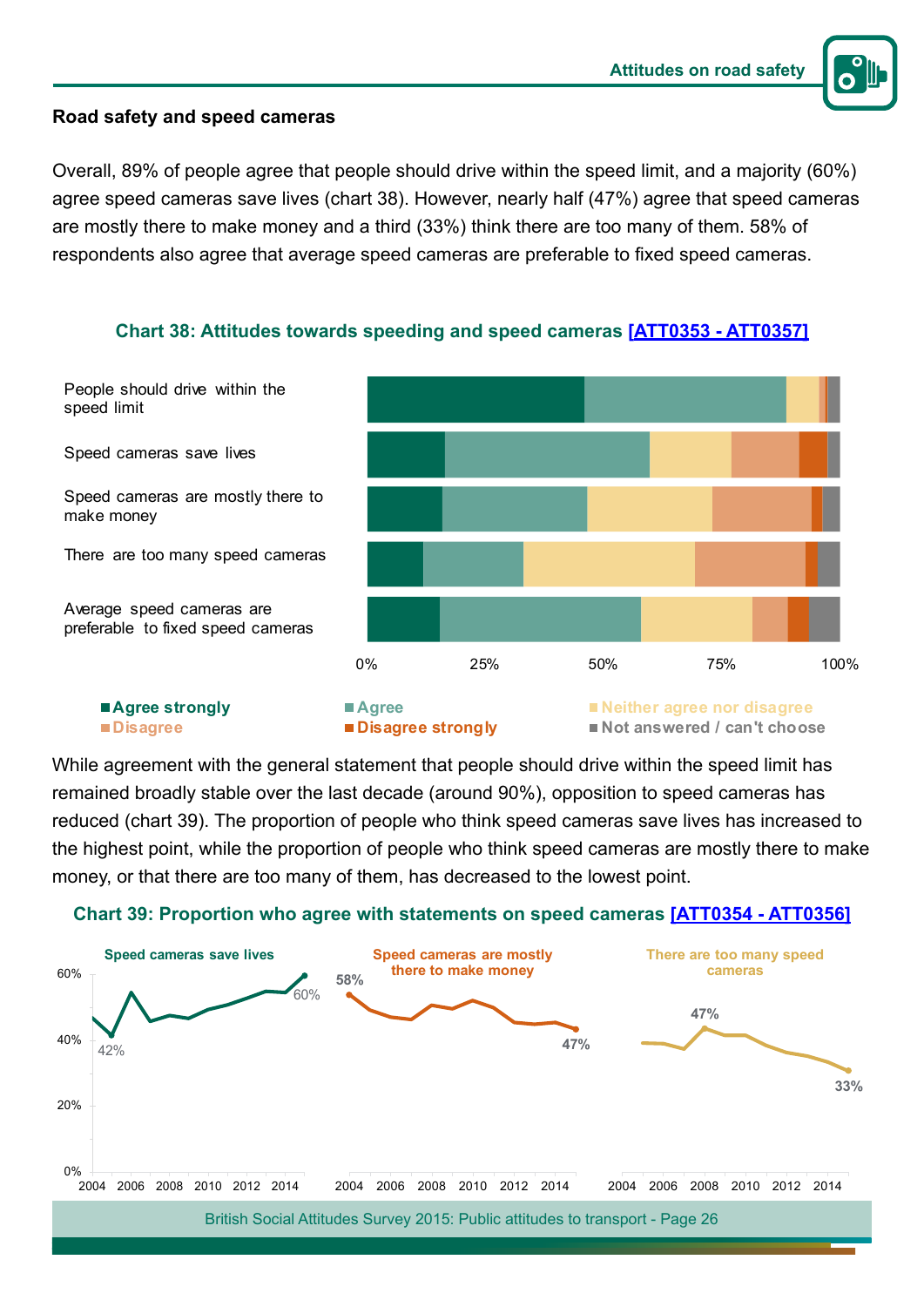While women are significantly more likely to think speed cameras save lives, men are significantly more likely to believe there are too many speed cameras or that they are mostly there to make money (chart 40). Preference of average over fixed speed cameras is more similar by gender, although women are significantly more likely not to answer or have a neutral opinion.



**Chart 40: Proportions who agree with statements on** 

#### **Residential streets**

Those supporting speed bumps to slow down traffic in residential areas made up 50% of respondents in 2015. This was slightly lower than the peak 2014 figure of 54%.

In 2015, 68% were in favour of having 20 miles per hour speed limits in residential streets (chart 41). This figure is significantly lower than the 73% in favour in 2014.

Respondents' attitudes to closing residential streets to through traffic have varied over time. In 2004, nearly half the respondents were in favour of closing residential streets to through traffic. By 2015, this support had declined to 32% of respondents. This was not significantly different from the 2014 figure (34% in favour).

**Chart 41: Attitudes towards traffic calming measures on residential streets [\[ATT0358 -](https://www.gov.uk/government/statistical-data-sets/att03-attitudes-and-behaviour-towards-roads-and-road-travel)** 

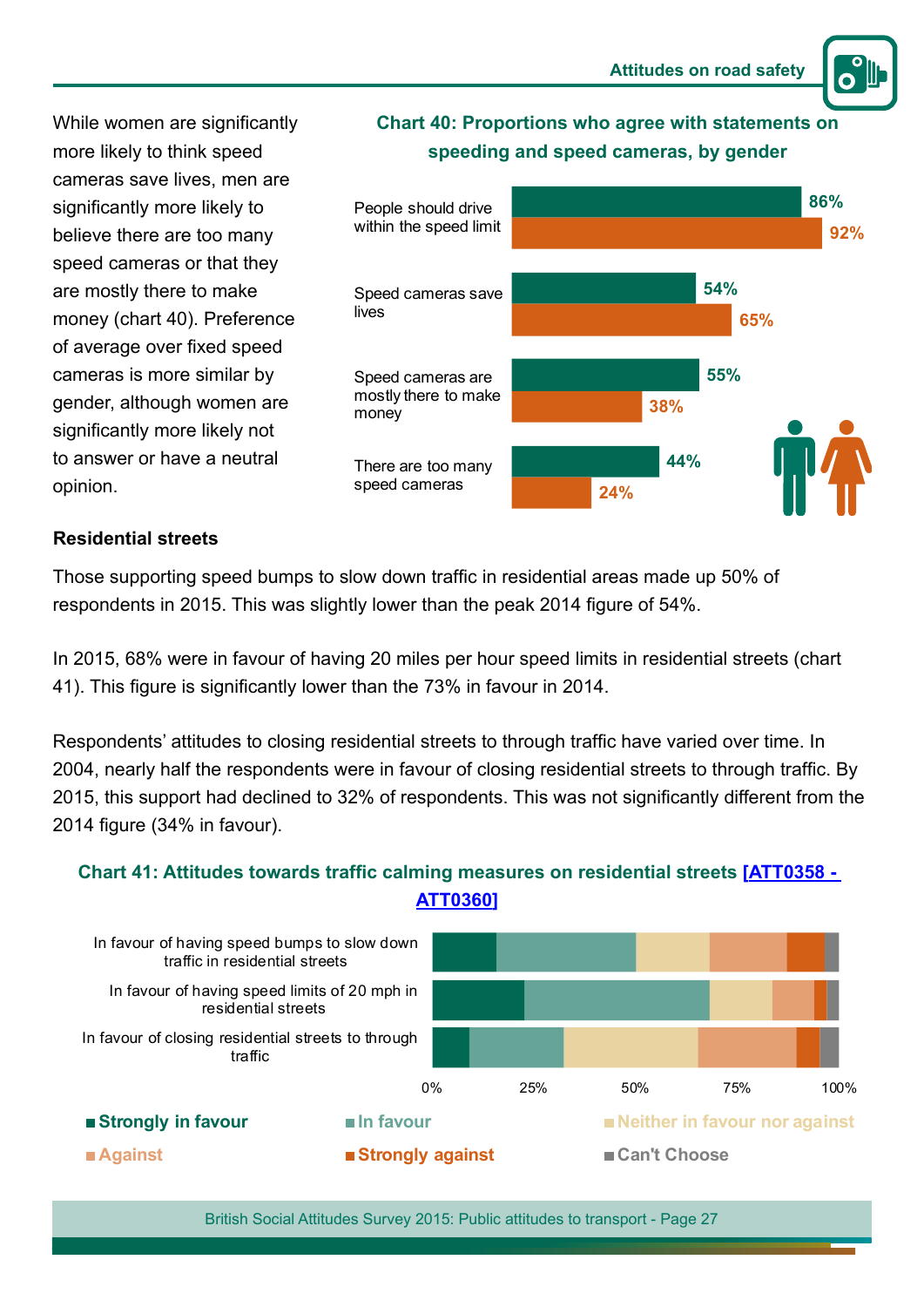

Non-drivers tend to be more favourably disposed than drivers towards traffic calming measures in residential streets which are not main roads. Around 73% of non-drivers were favourable towards having 20mph speed limits in residential streets, compared to 66% of drivers (chart 42). Similarly, 59% of nondrivers favour the use of speed bumps in residential areas, compared to 47% of drivers.

#### **Chart 42: The proportion who agree or strongly agree varies between drivers and non-drivers**



A higher proportion of women than men favour having speed bumps in residential areas (55% and 44% respectively). More women than men also favour having speed limits of 20mph in residential streets (71% and 65% respectively) (chart 43).

However, men are slightly more in favour than women of closing residential streets to through traffic (34% and 31%).

#### **Chart 43: The proportion who agree or strongly agree varies**



There are some differences in opinions about residential streets by age group. The 65 and over age group were most likely to be in favour of closing residential streets to through traffic (39%), and also most likely to favour 20 mph speed limits (76%). In contrast, the younger age group were most likely to favour having speed bumps in residential areas (60%), and support for speed bumps declines steadily with age (42% of those aged 65 and older).